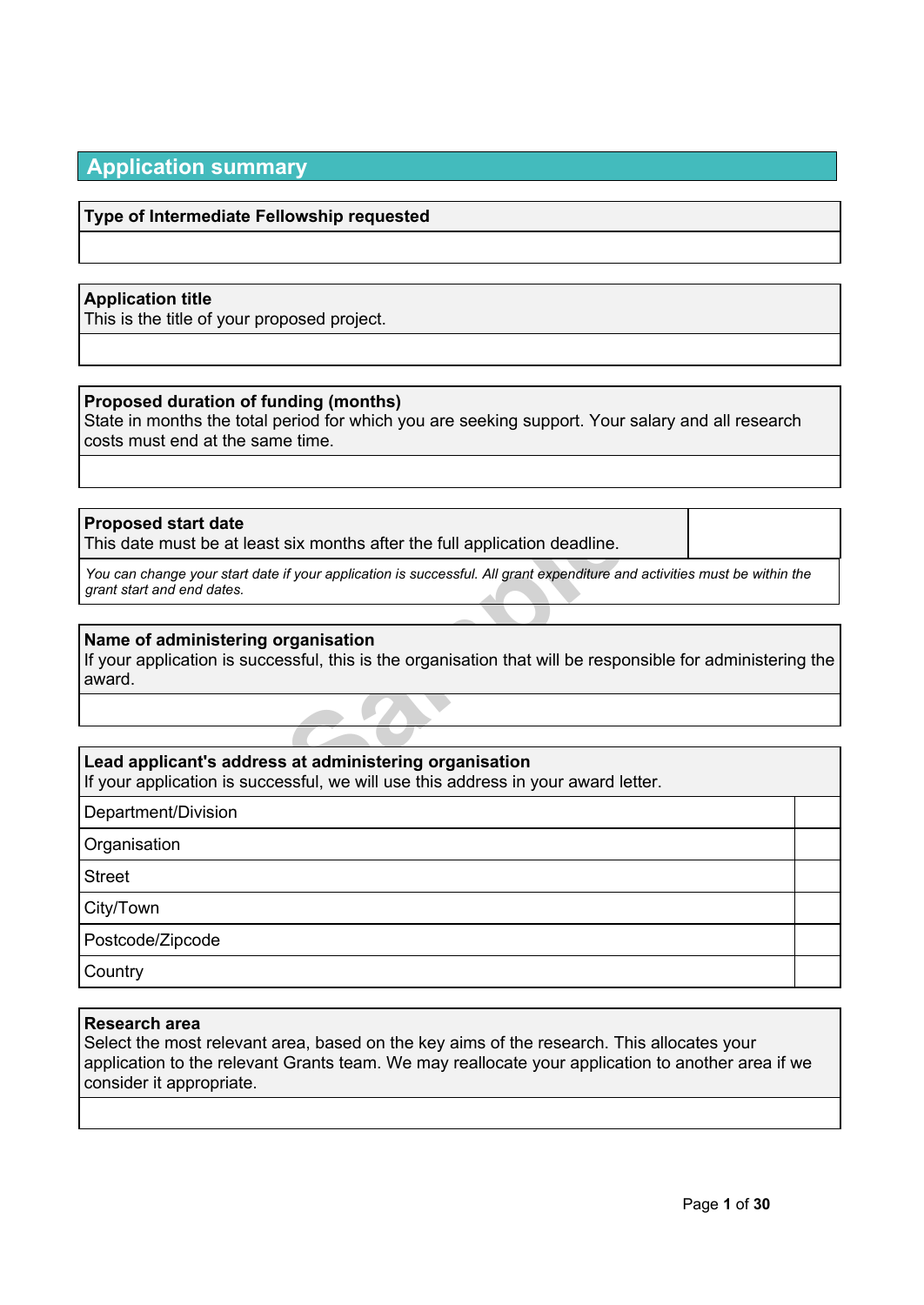# **Lead applicant**

| <b>Lead applicant details</b> |  |
|-------------------------------|--|
| <b>Full Name</b>              |  |
| <b>Department</b>             |  |
| <b>Division</b>               |  |
| Organisation                  |  |
| <b>Address Line 1</b>         |  |
| <b>City/Town</b>              |  |
| <b>Postcode</b>               |  |
| <b>Country</b>                |  |
| <b>Telephone No.</b>          |  |
| <b>Email Address</b>          |  |
|                               |  |

| <b>ORCID ID</b> |  |
|-----------------|--|
| <b>ORCID ID</b> |  |
|                 |  |

|                 | <b>Emall Address</b>      |                                            |                |              |              |  |
|-----------------|---------------------------|--------------------------------------------|----------------|--------------|--------------|--|
|                 |                           |                                            |                |              |              |  |
| <b>ORCID ID</b> |                           |                                            |                |              |              |  |
| <b>ORCID ID</b> |                           |                                            |                |              |              |  |
|                 |                           |                                            |                |              |              |  |
|                 |                           | Career history (current/most recent first) |                |              |              |  |
| From            | To                        | <b>Position</b>                            |                | Organisation |              |  |
|                 |                           |                                            |                |              |              |  |
|                 |                           |                                            |                |              |              |  |
|                 | <b>Education/training</b> |                                            |                |              |              |  |
| From            | To                        | <b>Qualification</b>                       | <b>Subject</b> |              | Organisation |  |
|                 |                           |                                            |                |              |              |  |

# **Education/training**

|      |                      | -- |         |              |
|------|----------------------|----|---------|--------------|
| From | <b>Qualification</b> |    | Subject | Organisation |
|      |                      |    |         |              |

#### **Source(s) of personal salary support**

State all your sources of salary funding (for example, through your organisation's block grant from a higher education funding body), and the percentage of your salary they contribute. Answer 'not applicable' if you are not currently employed.

*Your source of salary may affect your eligibility - please check the scheme webpage.*

If your source of salary places any restrictions on intellectual property rights or publications arising from your research, *contact us as this may also affect your eligibility.*

#### **Current/last appropriate salary details**

*If you are currently unemployed give salary details from your most recent employment.*

#### Basic salary (per annum)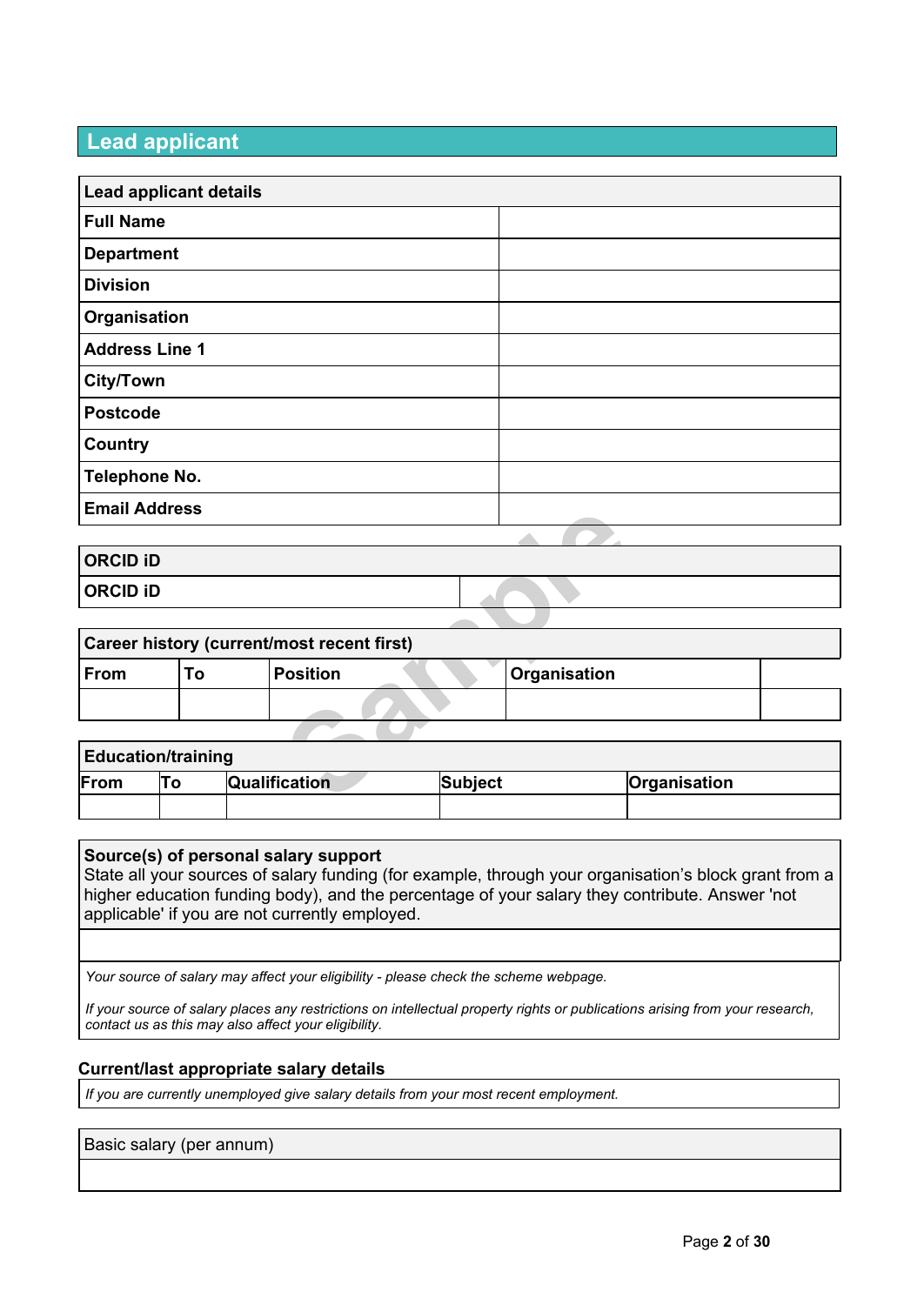**Currency** 

Date of last increment

#### **Clinical status**

Are you a healthcare professional?

Indicate your healthcare profession

Are you clinically active?

#### **What is your specialty?**

If your specialty is not on the list, select 'Other' and specify.

Specify

#### **Career breaks**

om research or any periods of part-time work?<br>
arental or long-term sick leave, or if you had ca<br>
Ilso include any periods where you were unable<br>
ID-19 pandemic.<br> *Into account when we consider your track record. State wit* Have you taken a break from research or any periods of part-time work? This could include periods of parental or long-term sick leave, or if you had caring responsibilities. You can also include any periods where you were unable to work because of the COVID-19 pandemic.

We take breaks from research into account when we consider your track record. State when and for what period you took a break, or were working part-time. We are not asking for the reasons for this break so please do not provide these here, *including sharing any sensitive personal health information.*

Provide details

#### **Do you wish to undertake this award part-time?**

If you wish to undertake this award part-time, either from the start or part way through the grant, your host organisation must employ you on a part-time basis during that time.

We provide flexible research career opportunities. If you're applying for funding, you can request flexible and part-time working. This could be to help you manage family commitments or if you have individual needs which make undertaking *an award full time challenging.*

We always try to accommodate requests, as long as your employing organisation agrees to the working arrangement. Your Grants Adviser will contact you to acknowledge receipt of your application after the scheme application deadline: you should discuss any flexible working plans with them as early as possible. If you have any questions before you apply, *please contact our Grants Information Desk.*

#### **Career contributions**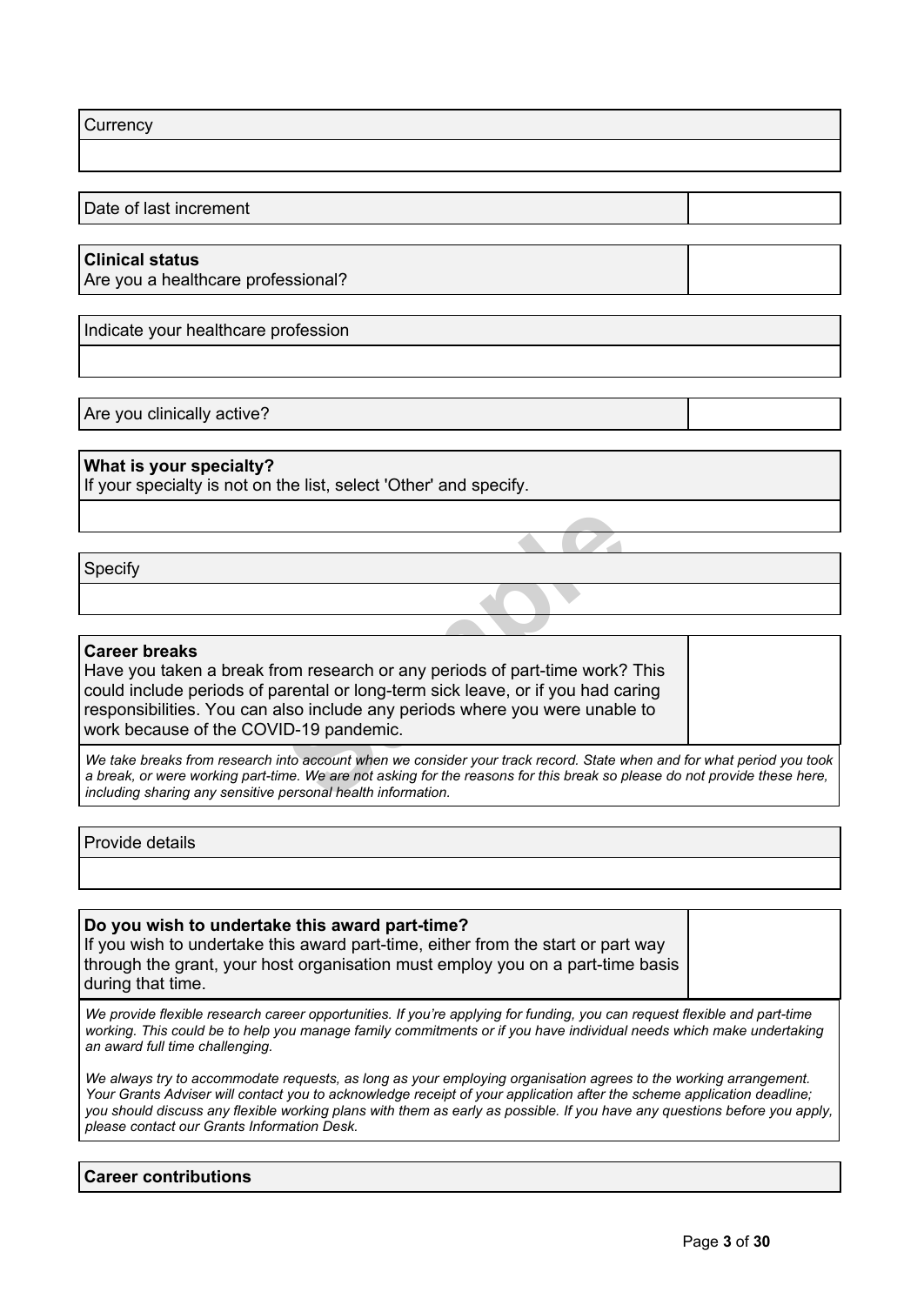What are your most important research-related contributions? These may be from any stage of your research career. State what each contribution was, when it came about, why you think it is important and what impact it has had. Examples include publications, patents and impacts on policy.

(350 words max.)

#### **Personal statement**

How will this Fellowship further your research and career aspirations? (300 words max.)

International Intermediate Fellowship applicants only:

#### **Research environment**

How is your research environment suited to the work you propose and your career goals? (400 words max.)

Research Career Development Fellowship applicants only:

#### **Research environment**

ment Fellowship applicants only:<br>
ons led you to choose this research environme<br>
ady been based in this research environment f<br>
Finalin.<br>
Significant research outputs, ensuring that at lex<br>
of these outputs, provide a stat What scientific considerations led you to choose this research environment and sponsor for your research? If you have already been based in this research environment for two years or more, explain why you want to remain. (400 words max.)

#### **Research outputs**

List up to 20 of your most significant research outputs, ensuring that at least five of these are from the last five years. For 10 of these outputs, provide a statement describing their significance and your contribution (up to 50 words per output).

Research outputs may include (but are not limited to):

- Peer-reviewed publications and preprints
- Datasets, software and research materials
- Inventions, patents and commercial activity

For original research publications indicate those arising from Wellcome-funded grants in **bold**, and provide the PubMed Central ID (PMCID) reference for each of these. Please refer to guidance notes.

*Publications should be in chronological order with the most recent first. Please give citation in full, including title of paper and all authors\*. Citations to preprints should state "Preprint", the repository name and the articles persistent identifier (e.g DOI).*

(\*All authors, unless more than 10, in which case please use 'et al', ensuring that your position as *author remains clear.)*

*You should include here systematic reviews (e.g. Cochrane Reviews) and meta analyses, but exclude abstracts and*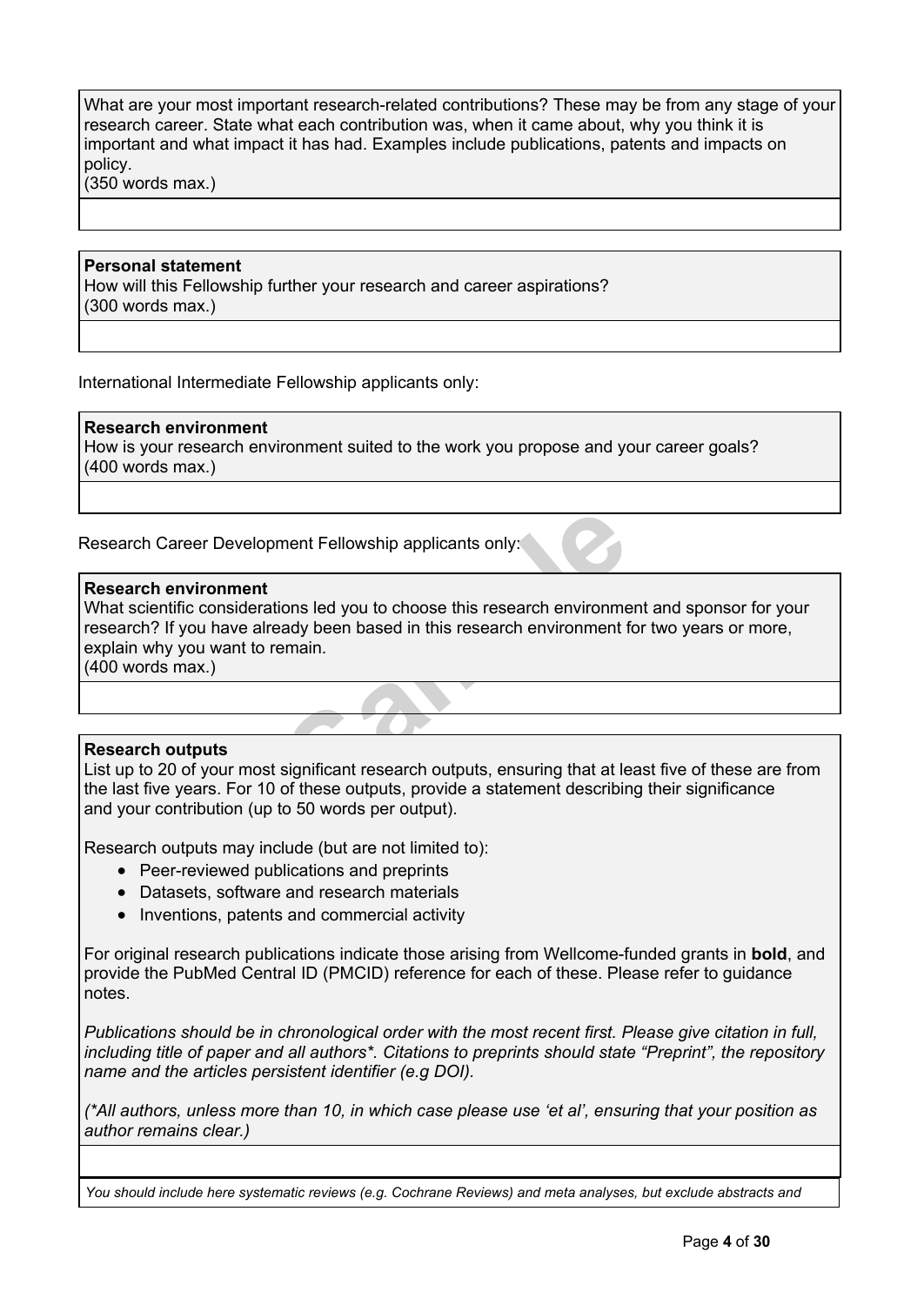literature reviews. We encourage the inclusion of articles published via open research publishing platforms, such as *Wellcome Open Research, providing they have passed peer review.*

Preprints, i.e. complete manuscripts that have been submitted to a preprint repository or service (e.g. bioRxiv, PeerJ Preprints, arXiv. SocArXiv or PsvArXiv), can be included only if they have a permanent identifier such as a DOI or arXiv *identifier.*

The Wellcome Trust's open access policy requires all original peer-reviewed research papers, supported in whole or in part by Trust funding, to be made available through PubMed Central (PMC) and Europe PMC as soon as possible and in *any event within six months of the journal publisher's official date of final publication.*

The PubMed Central ID (PMCID) is the unique identifier assigned to every full text paper in PubMed Central (PMC) and *Europe PMC.*

*Please note that:*

We actively monitor compliance with our open access policy and successful applicants will be asked to provide *a full list of all their Wellcome-funded research papers, and confirm compliance by providing the PMCID identifier for these, before the award letter can be issued.*

*For further guidance, please refer to the Trust's open access policy [statement](http://www.wellcome.org/funding/managing-grant/open-access-policy) and authors' [information](http://www.wellcome.org/funding/managing-grant/open-access-information-authors)*

**How many peer-reviewed publications have you authored/co-authored?** Include systematic reviews and meta analyses but exclude abstracts and literature reviews.

*We encourage you to include articles published on open research publishing platforms, such as Wellcome Open Research, providing they have passed peer review.*

#### **Current and recent research funding (including Wellcome grants)**

List all research funding you have held in the last five years and any key funding before then.

ricles published on open research publishing platforms, spassed peer review.<br> **Sample 11 All and Section** (including Wellcome grants)<br> **State the name of the funder, name(s) of granthern of the funder, name(s) of granthern** List the most recent first. State the name of the funder, name(s) of grantholder(s), title of the project, total amount awarded (and how much of this you received), your role in the project, and the start and end dates. State the percentage of your time spent on the research; if the grant is active state the number of hours per week that you spend on the research.

Include details of any recurrent or core funding you have held. Explain your role in obtaining the funding. For example, whether you held them in your own right as lead applicant, coapplicant, or as part of a consortium.

We look at your success in getting research funding when we assess your track record. We also want to understand how *this proposal is distinct from other funding you hold.*

#### **Recommendation by applicant's present manager or supervisor**

Upload a letter of support from the person you are currently reporting to. This should show clearly the manager's or supervisor's name, position and address. (500 words maximum)

Your current manager or supervisor should give an assessment of your calibre. If they feel that they are not in a position to make an assessment (for example, if you have only recently joined the department), then you can ask an alternative. *This should be someone you have worked with in the past twelve months.*

The remainder of this section is only applicable for International Intermediate Fellowship applicants.

#### **Clinical status**

Are you a healthcare professional?

Indicate your healthcare profession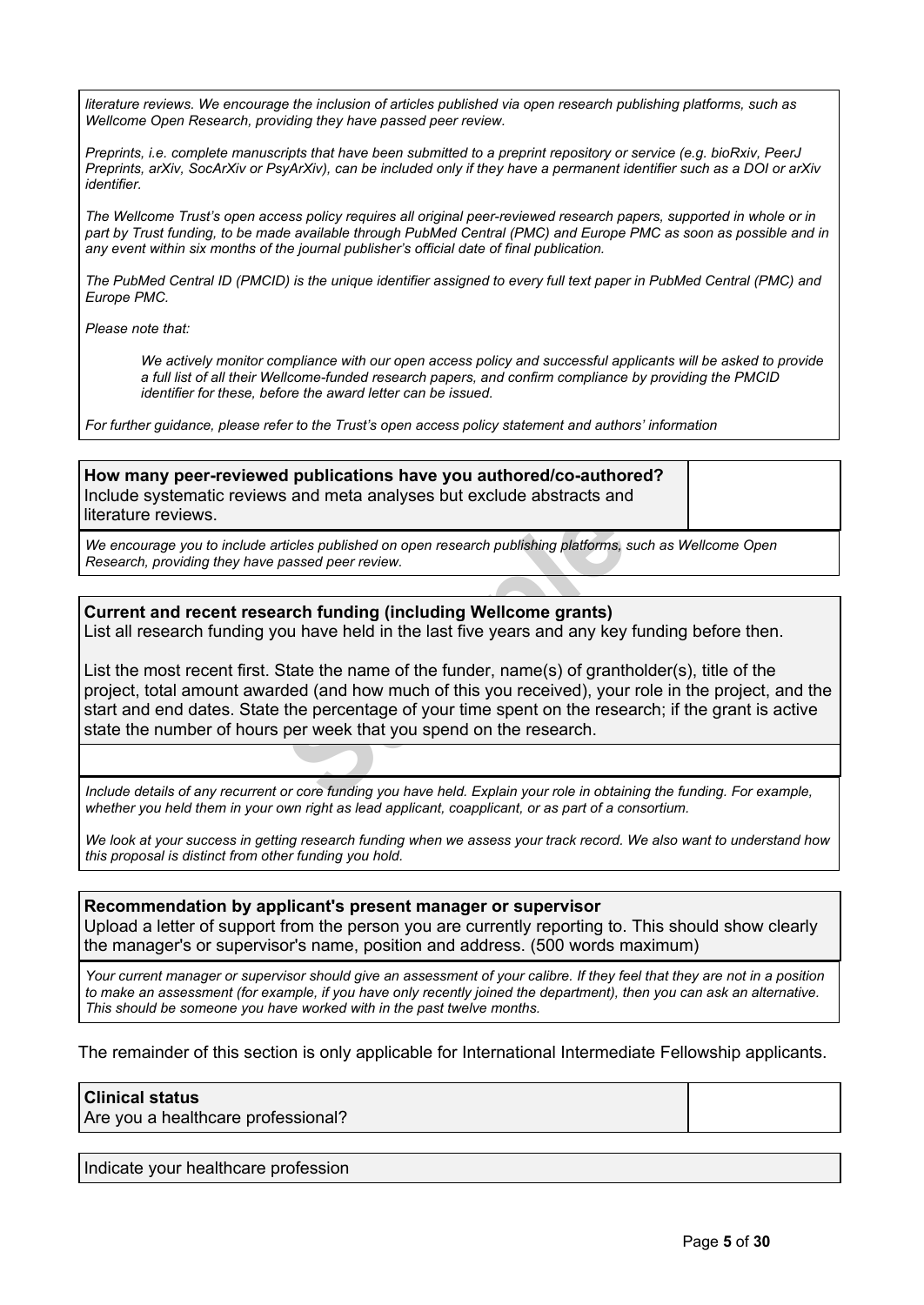Are you clinically active?

**What is your specialty?** If your specialty is not on the list, select 'Other' and specify.

Specify

Describe the clinical duties that are essential to deliver the proposed research. State the number of hours per week that you will spend undertaking these.

We expect you to normally spend no more than eight hours each week in routine clinical duties. Exceptions to this are *when more clinical time is essential to:*

- *your research project; or*
- the minimum requirements for the maintenance of clinical skills in your specialty. For the latter, you must give *details.*

Provide a justification if you will be spending more than eight hours each week in clinical work. Tell us if there any *changes in the clinical load you undertake.*

*Tell us if there any changes in the clinical load you undertake.*

or<br>
ents for the maintenance of clinical skills in your specialty<br>
be spending more than eight hours each week in clinical<br>
undertake.<br> **Sample 1990 in the clinical load you undertake.**<br> **Sample 1991 in the spent on 'routi** State the number of hours per week that will be spent on 'routine' clinical work or will be needed for further training requirements.

What level of clinical contract do you currently hold?

Specify

Name of Health Authority or Hospital Trust.

Date current contract expires

What progress, if any, have you made towards accreditation in your chosen specialty?

# **Sponsors**

**Sponsor**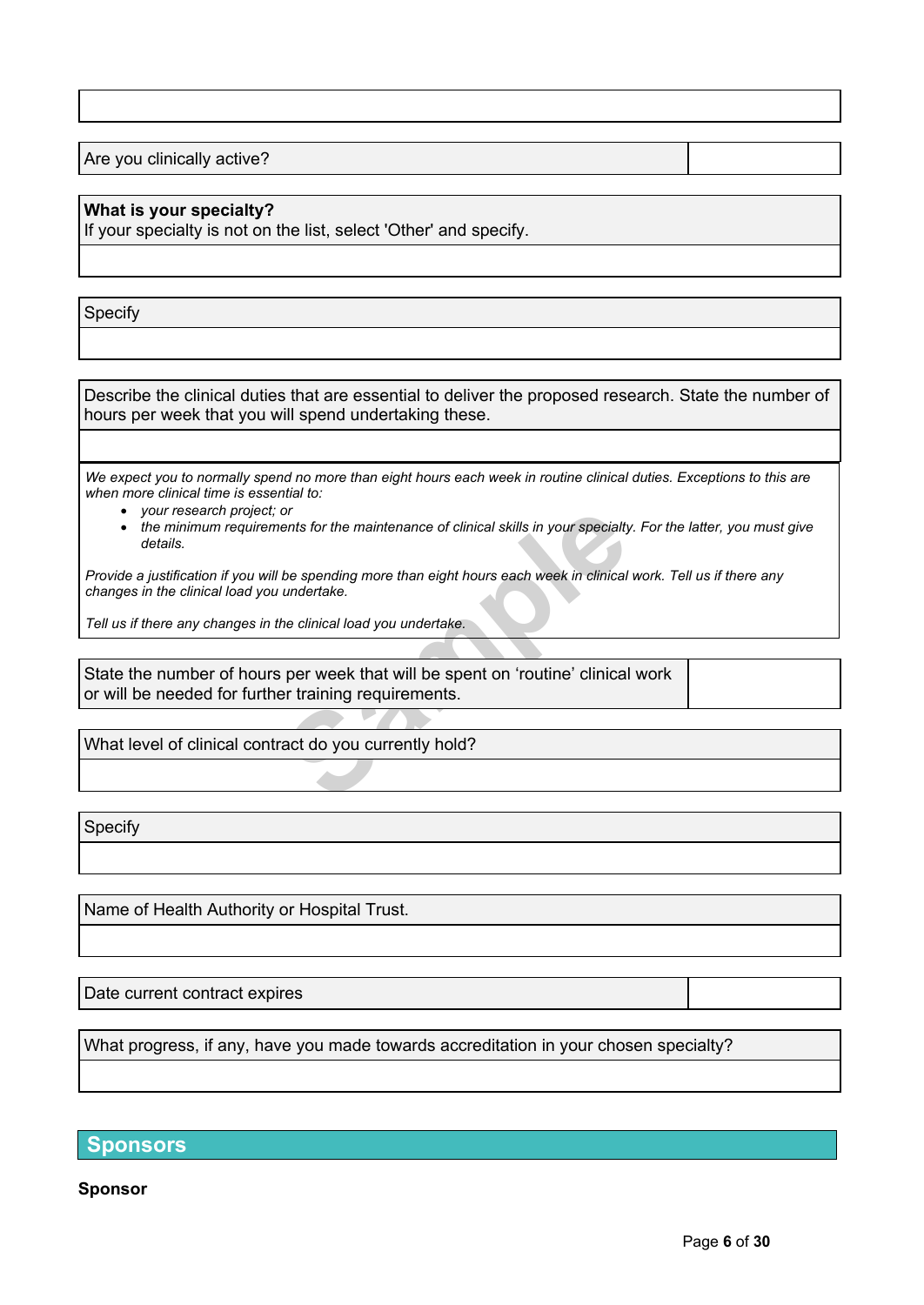| 1                     |  |
|-----------------------|--|
| <b>Sponsor</b>        |  |
| <b>Full Name</b>      |  |
| <b>Department</b>     |  |
| <b>Division</b>       |  |
| Organisation          |  |
| <b>Address Line 1</b> |  |
| <b>City/Town</b>      |  |
| <b>Postcode</b>       |  |
| Country               |  |
| <b>Telephone No.</b>  |  |
| <b>Email Address</b>  |  |

*The sponsor must be based at the administering organisation.*

#### **Title of current post**

#### **Source(s) of personal salary support**

**Example 18 Support**<br>
Salary funding (for example, through your organ<br>
body), and the percentage of your salary they controlled the percentage of your salary they controlled the members of the same members of the same memb State all your sources of salary funding (for example, through your organisation's block grant from a higher education funding body), and the percentage of your salary they contribute.

#### **Recommendation**

Upload your letter of recommendation. Refer to guidance notes for details of what the letter must cover. (500 words maximum).

The sponsor should give an assessment of the calibre of the applicant and an overview of how the applicant would complement the ongoing activities of the host environment. The sponsor should guarantee in this letter that the applicant will be supported in developing an independent research career and ensure that the Fellow be granted equal status to *other academic staff of similar seniority.*

*The statement of commitment must confirm that:*

- 1. the necessary space and facilities have been agreed and will be made available to the fellow for the Wellcome*funded research from the start of the award and for the award duration;*
- *2. the applicant will have a post at your organisation for the duration of the award;*
- 3. the applicant will be able to focus full time on the activities under this Fellowship and will be released from *ongoing duties to achieve this;*
- 4. for core-funded institutions, that the research is distinct from existing core supported activities, and if awarded *would not replace or lead to a reduction in existing core support.*

| Are additional sponsors required for your application? |  |
|--------------------------------------------------------|--|
|                                                        |  |

If you will be spending more than four months at a different organisation from your administering organisation to carry out your research/training, you must identify a sponsor for each location. This means a sponsor at the administering *organisation and additional sponsor(s) for the other location(s).*

If there is more than one sponsor for the proposal, each must provide their details and answer the related questions.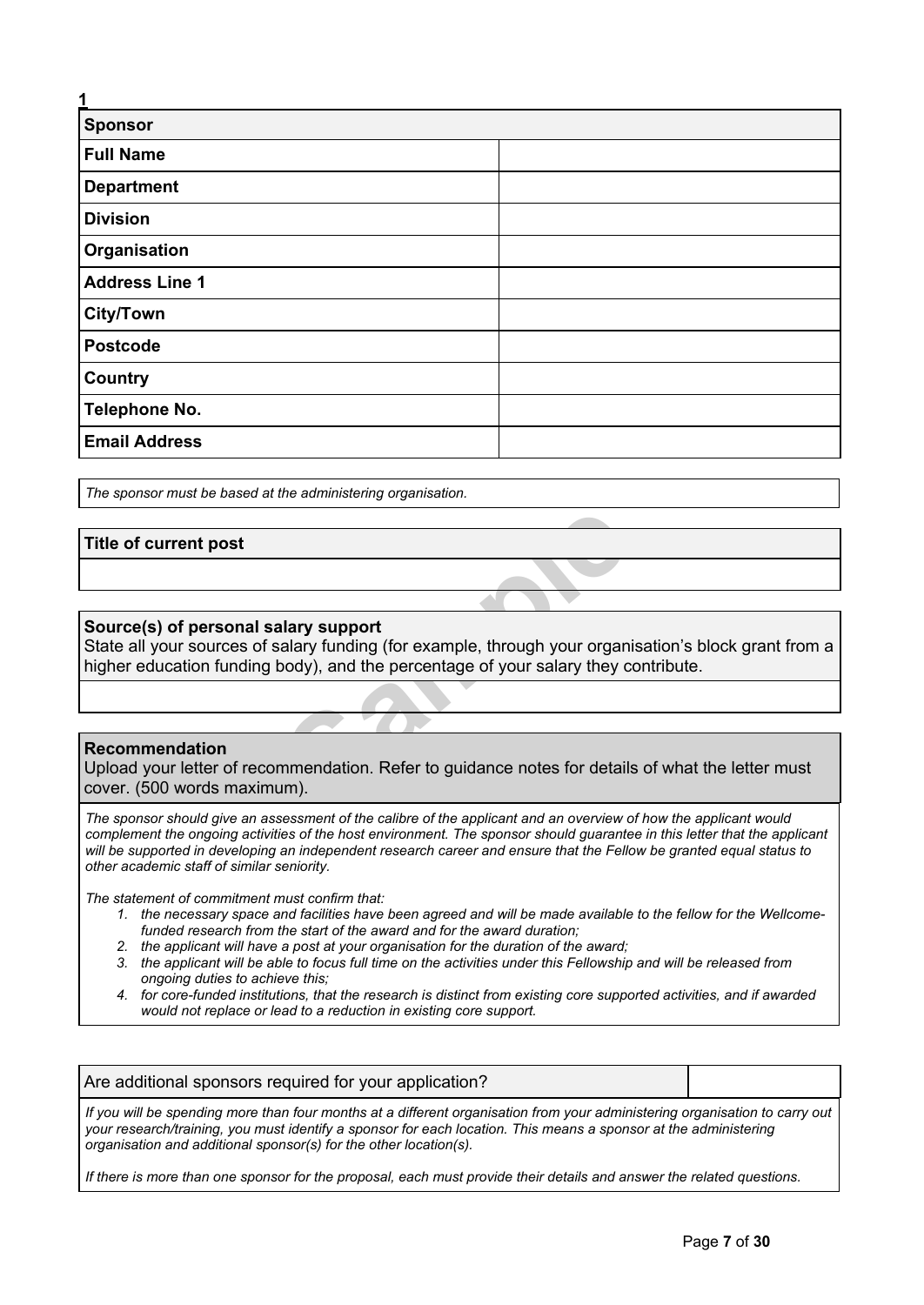#### **Additional sponsors**

| 1                     |  |
|-----------------------|--|
| <b>Sponsor</b>        |  |
| <b>Full Name</b>      |  |
| <b>Department</b>     |  |
| <b>Division</b>       |  |
| Organisation          |  |
| <b>Address Line 1</b> |  |
| <b>City/Town</b>      |  |
| <b>Postcode</b>       |  |
| <b>Country</b>        |  |
| <b>Telephone No.</b>  |  |
| <b>Email Address</b>  |  |

#### **Title of current post**

#### **Source(s) of personal salary support**

**Sampler School School School School School School School School School School School School School School School School School School School School School School School School School School School School School School Sch** State all your sources of salary funding (for example, through your organisation's block grant from a higher education funding body), and the percentage of your salary they contribute.

#### **Recommendation**

Upload your letter of recommendation. Refer to guidance notes for details of what the letter must cover. (500 words maximum).

The sponsor should give an assessment of the calibre of the applicant and explain how the applicant would complement *the ongoing activities of the sponsor's programme of work.*

The statement must confirm that the necessary space and facilities have been agreed and will be made available to the *fellow for the Wellcome-funded research.*

*The letter of recommendation should show clearly the name, position and address of the sponsor.*

# **Collaborators**

Are any collaborations essential for this proposal? This could be through sharing facilities, providing access to resources (essential reagents, samples, data) or sharing subject-specific knowledge and guidance.

If the answer is 'Yes', you will be asked to provide information about these collaborators and to confirm their willingness *to participate in the proposed research.*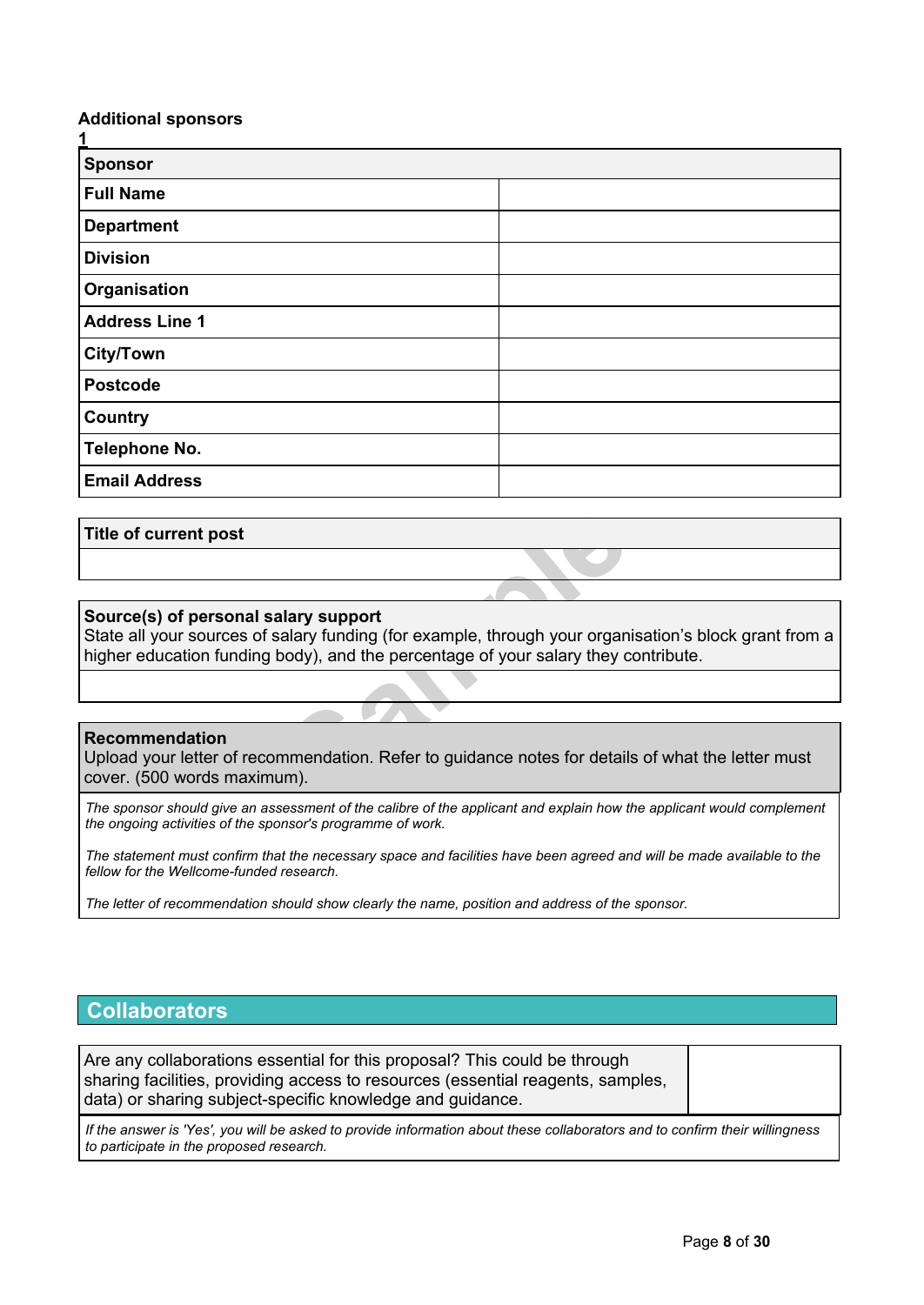List any key collaborators (name and organisation) and provide a very brief outline of their role in the proposed research.

You can replace the collaborators named here with suitable alternatives if it is necessary or appropriate to do so.

I confirm that the collaborators named above have agreed to be involved, as described, in the proposed research and are willing for their details to be included as part of this application.

# **Related applications**

**Is this or a similar application for funding currently under consideration elsewhere?**

We'll consider your application even if you have a similar application being considered by another funder. If the other funder offers you funding, please tell us immediately. We will usually ask you to decide on that offer within one month.

If you decide to apply to another funder with a similar application after you have applied to us, please also let us know.

Provide the name(s) of the funder(s) and the expected decision date(s)

# **Example 2** and the expected decision date(s)<br>**Sample 2** and the expected decision date(s)<br>**Sample 2** and the expected decision date(s)<br>**Sample 2** and the expected decision date(s)<br>**Sample 2** and the expected decision date **Is this a resubmission of an application submitted to Wellcome within the last 24 months?**

Contact us before resubmitting an application.

How is this application different? (200 words max.)

# **Research summary**

**Research summary**

Provide a summary of your proposed research, including key goals, for an expert audience. (200 words max.)

The summary should be as complete as possible within the word limit. Include key words that best describe the proposal *to enable text searching.*

We will use this as a short abstract and to classify your proposal by subject. We may use it to describe your research on *our website and elsewhere (we publish summary details of all our awards).*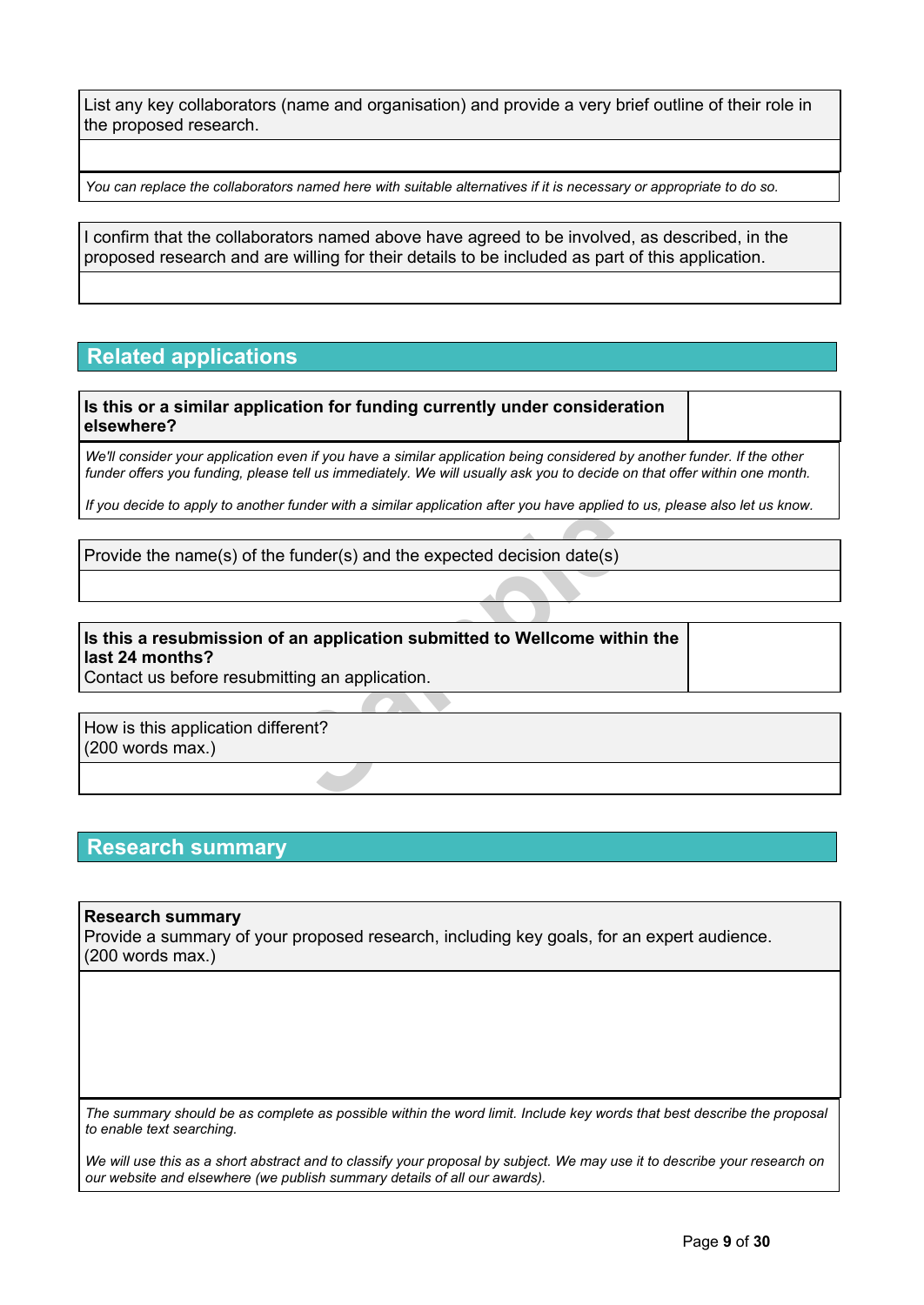#### **Lay summary**

Provide a summary of your proposed research for a non-specialist audience. You don't need to oversimplify your research, but try to explain it as clearly as possible. Write in the first person ("I" and "we") and structure your summary in this order: background to the research problem; your approach; expected impact of your work. If your application is successful, this summary will be automatically uploaded, without editing, to our website. Take care not to include anything confidential or commercially sensitive.

We may use this to describe your research on our website and elsewhere (we publish summary details of all our *awards).*

#### *Example of a lay summary*

In response to stress and environmental changes, bacteria generate hundreds of small RNA molecules that have key roles in regulating gene expression. This process of riboregulation involves chaperone proteins that facilitate the actions of requlatory RNAs, and enzymes that affect RNA transcript lifetimes. I aim to understand the molecular basis of riboregulation by taking a multidisciplinary approach. I will use biochemical and structural analyses, including cryoEM and cryoET, to visualise how RNA transcripts are captured and channelled to active sites, either for degradation or processing. I will also identify the RNA targets of chaperone proteins and the degradative machinery, and explore whether the patterns change with physiological state or during the cell cycle, and why. These studies will help to explain how small RNAs enhance the speed and accuracy of bacterial genetic regulation, enriching the capacity of the simplest *organisms to exhibit complex behaviour.*

# **Details of research project**

Describe the research project. Detail:

(a) Aims and research questions;

(b) Work which has led up to the project;

(c) Approach and methods to be used;

(d) Timetable and milestones, if appropriate.

**project**<br>
ject. Detail:<br>
setions;<br>
to the project;<br>
s to be used;<br>
nes, if appropriate.<br>
iate Fellowship applications, also explain the re<br>
setting.<br>
Is. For International Intermediate Fellowship applications, also explain the relevance of the project to the low- or middle-income setting.

#### Do not exceed **3,000** words.

If you plan to work in more than one department during the Fellowship; for example, spending a period abroad; you must *make clear in this description which parts of the project are to be carried out in each location.*

The word count must not exceed 3,000 words in total, excluding graphs, figures. You may provide your answer to this question in text entry format or as a PDF attachment. If you are uploading your research proposal, the uploaded document must be in 11 point Arial font and portrait format. If you are including figures refer to the guidance notes to this *question, 'Additional Information', and do not exceed the equivalent of two A4 pages of these.*

#### *Research questions*

State what you consider to be the key question(s) that you are addressing. For research that is not driven by an *underlying hypothesis, state the impact of the proposed studies.*

#### *Approach and methods to be used*

You should provide details of experimental design for animal studies as part of the justification for animals in the *'Proposals involving animals' section of the form.*

For epidemiological, demographic, case control, cohort and related studies, give a full and detailed analysis of the study design, including details of any validation already undertaken or rationale for using standard protocols. You should give *particular attention to power calculations, sample size justification and, where appropriate, case definition and inclusion/exclusion criteria.*

#### *Clinical trials applications*

If you are requesting support for a clinical trial, you must provide full details, including study design, in the 'Details of *studies involving human participants' section of the form.*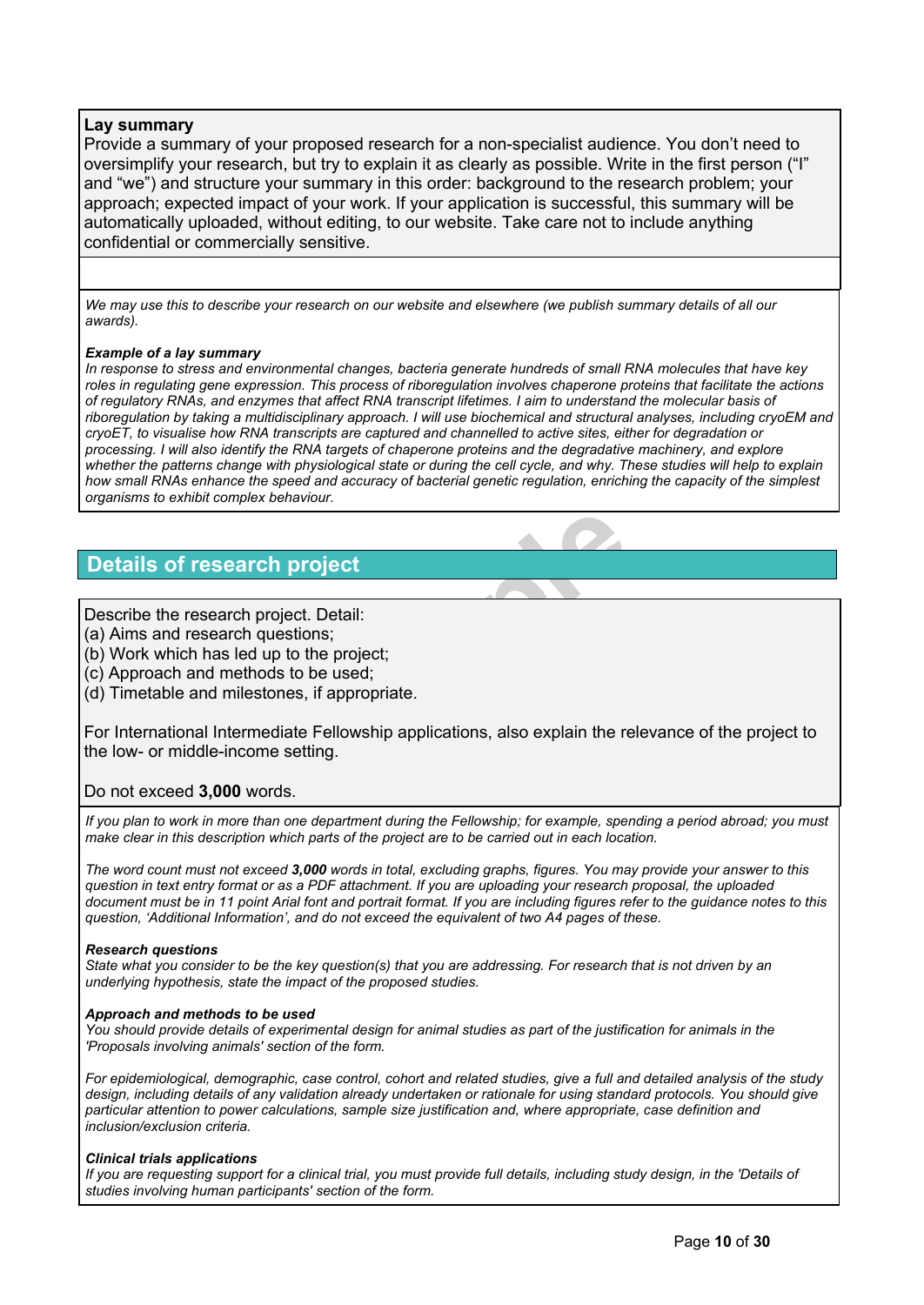#### *Additional information*

Figures and additional information cannot exceed 2 A4 pages. Embed it in your upload for your research vision or upload it under 'Additional information'. If you choose to embed this information, any text present (such as legends, labels, or captions) can be excluded from the word count. If it exceeds two pages of A4 we will return your application to you to *reduce the amount of information.*

You must provide all information pertinent to your grant proposal within the application form. Do not refer to additional *unpublished information on personal websites.*

#### (3000 words max.)

#### Does your proposal involve human participants?

Does your proposal involve a clinical trial?

*The World Health Organization defines a clinical trial as: "any research study that prospectively assigns human* participants or groups of humans to one or more health-related interventions to evaluate the effects on health outcomes. Interventions include, but are not restricted to, drugs, cells and other biological products, surgical procedures, devices, *behavioural treatments, process-of-care changes, preventive care, etc."*

*For more information, read Wellcome's clinical trials policy.*

*If your proposal involves more than one clinical trial, contact Wellcome for advice.*

#### **Details of studies involving human participants including clinical trials**

Describe the study design. This should include, as applicable:

- number of participants in each group;
- type, frequency and duration of interventions and/or health outcome measures;
- frequency and duration of planned follow up;
- any other activity with potential significant risks to participants;

Soletion Controller and the solection of products of care changes, preventive care, etc."<br> **Sample 15 Solect Controller and the solect Controller and the solect Controller Controller and Divideo Specifical Specifical Speci** details of any investigational product, focusing on manufacture, quality and consistency.

(300 words max.)

*Types of health outcomes or interventions can include but are not limited to:*

- *screening procedures*
- *collection of biological samples*
- *biometric and clinical data*
- *experimental challenges*
- *behavioural treatments*
- *process-of-care-changes*

What are the primary and secondary outcome measures, and how will you assess these? (200 words max.)

Outline your strategy for recruitment and describe the inclusion/exclusion criteria for study participants (if applicable). How will you allocate participants to study groups? If your research includes a [clinical](https://wellcome.org/grant-funding/guidance/clinical-trials-policy) trial you must also tell us:

- how you will comply with our policy on ensuring the inclusion of under-served groups and
- how your recruitment and retention methods will engage with under-served groups.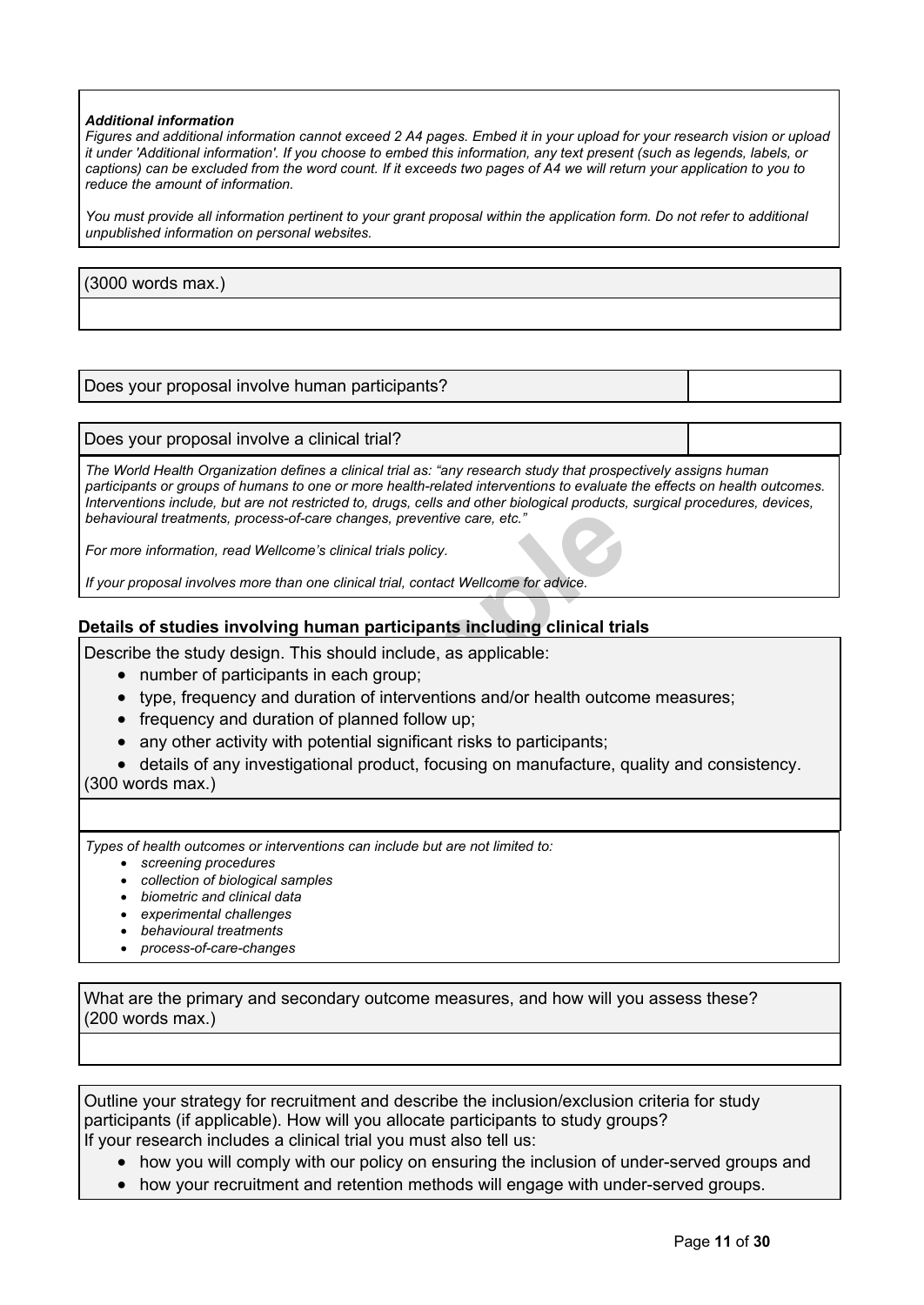(350 words max.)

Detail and justify the power calculation, sample size and proposed statistical analysis, including any interim analyses and/or subgroup analyses. What are the proposed methods for protecting against sources of bias?

(200 words max.)

Describe the supporting personnel and infrastructure that you'll use to deliver the proposed research (for example key support staff, roles of team members, participating centre(s) or facilities). Detail any activities a third party will undertake, and explain what agreements or formal contracts will be in place.

(200 words max.)

How have you involved patients, participants, patient advocacy groups or communities in developing this proposal? (200 words max.)

#### **Additional information**

Figures and additional information cannot exceed 2 A4 pages.

**Sample 19 The School Symbol School School School School School School School School As legends, labels, or captions) can be excluded from<br>Four application to you to reduce the amount of information<br>ation we require to con** You can upload additional information here or embed it in your upload for your proposal. If you choose to embed this information, any text present (such as legends, labels, or captions) can be excluded from the word count. If it exceeds *two pages of A4 we will return your application to you to reduce the amount of information.*

This form asks for all the information we require to consider your application. You should not provide additional *information (e.g. letters of support) unless specifically requested in the form.*

#### **References**

Give the citation in full, including title of paper and all authors.

You may provide up to the equivalent of two A4 pages of references. Ensure that your references are pertinent to your research proposal and are cited in full, including all authors, the full title of each publication, journal title, year, volume and pages. For citations to preprints, state "Preprint", the repository name and the article persistent identifier (e.g DOI).

You can shorten references with more than 10 authors to et al, but you must ensure that your position as author (if *applicable) remains clear.*

Are there any papers listed in your 'References' section as being "in press" that you wish to submit to us?

Upload papers "in press" as a single PDF.

# **Outputs management and sharing**

**Provide an outputs management plan**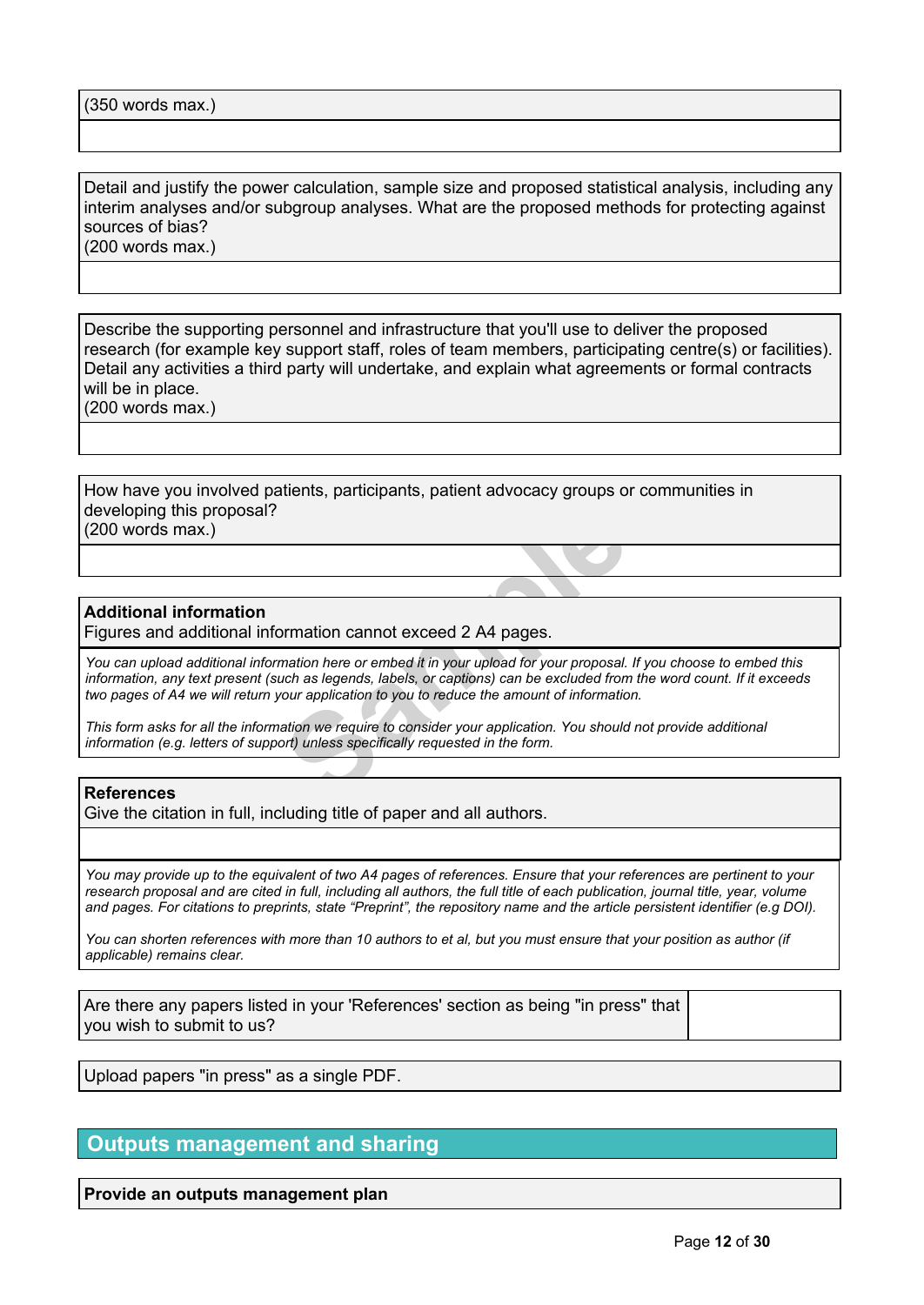All Wellcome-funded researchers are expected to manage their research outputs in a way that will achieve the greatest health benefit, maximising the availability of research data, software and materials with as few restrictions as possible. Our guidance on developing an outputs management plan, which includes a link to some good examples, is available [here.](https://wellcome.org/grant-funding/guidance/how-complete-outputs-management-plan) If an outputs management plan is not required, please briefly explain why below. (700 words max.)

Your plan should be clear, concise, proportionate and focus specifically on how outputs will be identified, managed and *used to advance potential health benefits.*

*You should use the following questions as a template for your answer.*

*1) For data, software and materials outputs*

*I. What outputs will your research generate?*

II. What metadata and documentation (e.g. the methodology of data collection and way of organising data) will *accompany the outputs?*

*III. When will these outputs be made available?*

*IV. Where will you make these outputs available?*

*V. How will they be discovered and accessed by the research community? (e.g. via presentations/press releases)*

*VI. Are there possible restrictions to data sharing or embargo reasons?*

*VII. How will data and metadata be stored, backed up and preserved?*

VIII. What resources (e.g. financial and time) will be dedicated to outputs management and ensuring all data is findable, *accessible, interoperable and reproducible?*

If your study involves a clinical trial, please see the clinical trial specific quidance on the webpage. This includes *additional points you must specify when your outputs include participant data.*

*2) For intellectual property outputs*

*I. What IP will your research generate?*

*II. How will you protect this IP?*

*III. How will the IP be used to achieve health benefits?*

Trial, please see the clinical trial specific guidance on the vertical, please see the clinical trial specific guidance on the vify when your outputs include participant data.<br>
Trial, please see the clinical trial specific IV. Provide the name and contact details for the person in your organisation (e.g. Technology Transfer Officer or Business Development executive) who can act as a point of contact for Wellcome in connection with the protection and *commercialisation of this IP.*

Select the approach you will use to maximise the impact of your significant research outputs to improve health and benefit the wider research community. If an outputs management plan is not required, select 'Not applicable'.

# **Public engagement**

How could members of the public and non-academic communities, inform, use, or find value in your research?

(250 words max.)

We want to foster a culture that values, recognises and better supports public engagement with research. Successful *applicants are encouraged to apply for additional funds to support their engagement plans through our [Research](https://wellcome.org/funding/research-enrichment-public-engagement)* [Enrichment](https://wellcome.org/funding/research-enrichment-public-engagement) scheme. Further information on the scheme and on Wellcome's approach to public [engagement](https://wellcome.org/what-we-do/our-work/public-engagement) is available *on our website.*

Engagement that is essential for the ethical conduct of your research, such as patient information leaflets or community advisory boards, should be part of your research methodology. You should include costs for this within your main *research costs.*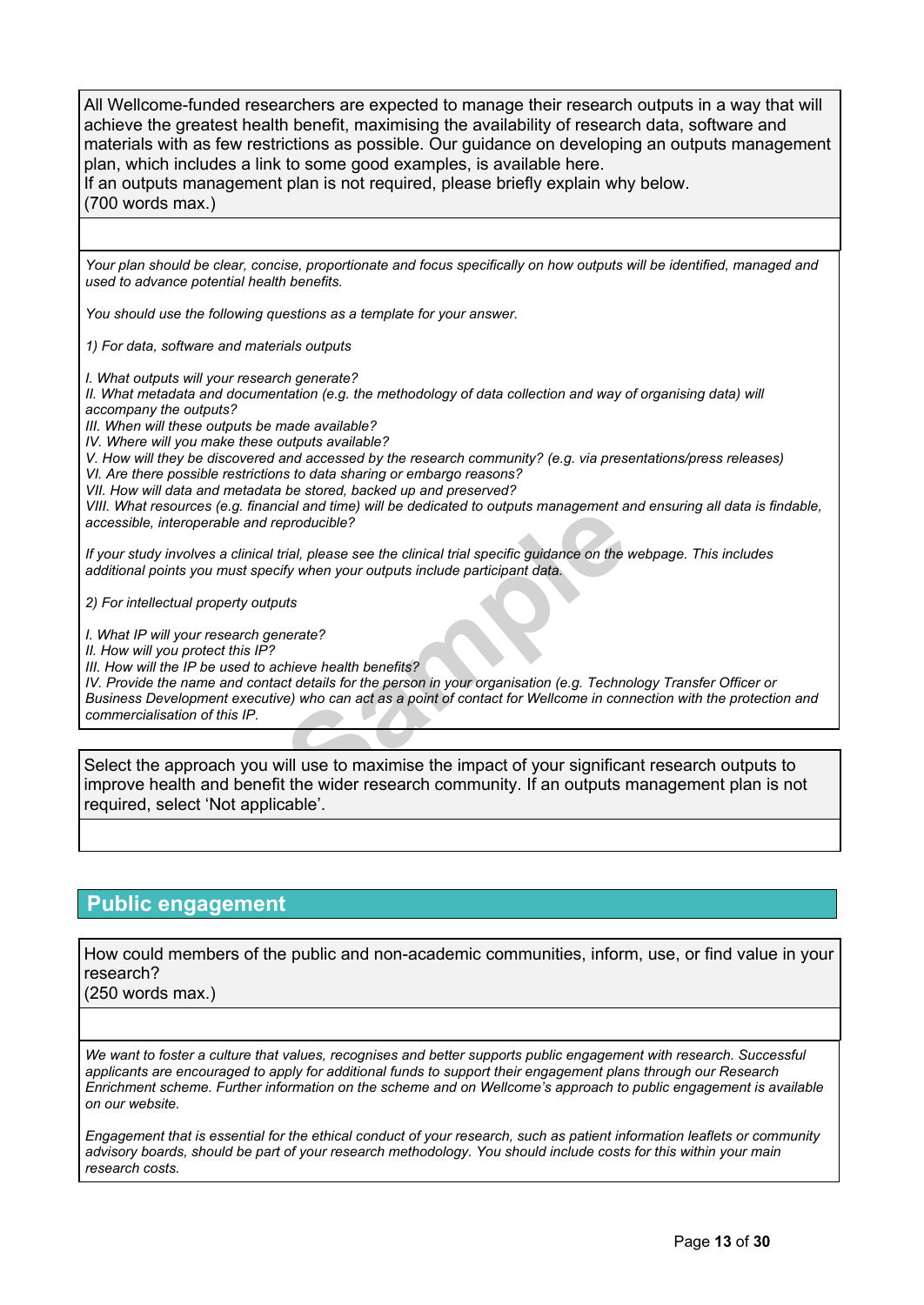|  |  | Have you discussed your ideas and plan with your institutional Public<br>Engagement Officer (if you have one?) |  |  |  |  |  |
|--|--|----------------------------------------------------------------------------------------------------------------|--|--|--|--|--|
|  |  |                                                                                                                |  |  |  |  |  |

Answers to this question are for monitoring purposes only. You will not be penalised for answering 'no'. However, we *strongly recommend you utilise any institutional public engagement support available in planning your approach.*

# **Work abroad**

Do you propose to work abroad during the course of your fellowship?

If you wish to work abroad for part of your fellowship check the relevant scheme page that this is allowed.

If you want support for a period of research abroad you will need a sponsor both in your host organisation (i.e. the *administering organisation) and in the overseas organisation or research facility.*

You should make clear in the description of the research project under 'Details of research project' which parts of the *project you will carry out in each research facility.*

# **Work abroad**

**1**

**Name of host overseas organisation**

Address of host overseas organisation

**Sample School Separation**<br> **Sample School Separation**<br> **Sample School School School School School School School School School School School School School School School School School School School School School School Scho Dates of travel and duration of trip(s)** Specify duration (weeks, months).

Purpose of the visit(s) (100 words max.)

# **Location of activity**

| Will the funded activity take place at more than one location?                   |  |
|----------------------------------------------------------------------------------|--|
| List any locations outside of your administering organisation where you will be  |  |
| conducting research or redirecting funds. This includes, but is not limited to,  |  |
| anywhere in receipt of indirect funding, fieldwork sites, and time spent working |  |
| in another organisation/laboratory. This does not include conference             |  |
| attendance.                                                                      |  |

**For each location, select the organisation and then select 'Edit' to add the country and percentage of funds. You must include the administering organisation.**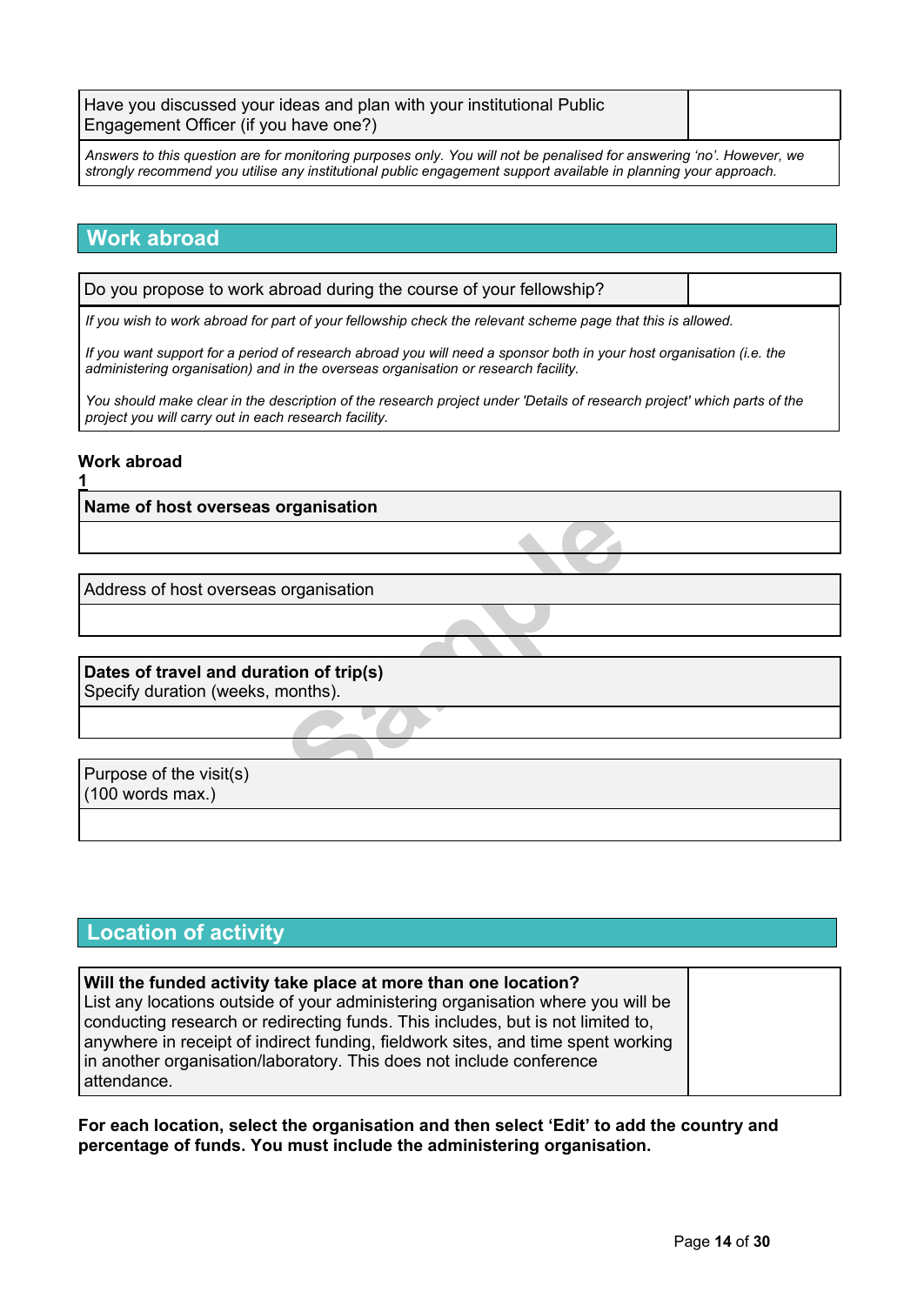Enter the approximate percentage of the total funds that will be spent in each location. Enter zero for locations where activity will take place but no significant funds will be spent. If you are requesting salary costs, attribute them to the employing organisation.

# **Costs requested and justification**

#### **Select the currency in which you want to apply**

Submit costs in the currency you think will best enable you to undertake the activity. This will probably be your local currency; if not, explain why not.

If you think that the currency may not be readily available, email grantpayments@wellcome.org. For more information *see our [website.](http://www.wellcome.org/funding/guidance/currency-issues)*

If we cannot award in the currency requested, we will talk to your administering organisation about using another.

Is this your local currency?

What is your local currency?

Explain why you are requesting costs in the selected currency and what exchange rate you have used.

(100 words max.)

#### **Salaries**

Are you requesting salaries?

**Sample 2013**<br>Samples of the selected currency and what is<br>set of the selected currency and what is<br>the page and check the guidance notes for this<br>set of this all staff, including the applicant, to be funded on the grant For details of what staff costs you can request and how to cost fellows' salaries, refer to the relevant scheme page and check the guidance notes for this question.

*Detail the salaries requested for all staff, including the applicant, to be funded on the grant.*

Provide the names of individuals for posts involving the handling of, and research on, non-human primates. Whilst your application is being considered, you must notify us of any change to the individual(s) named in the application.

#### *Definition of terms*

*Staff category: For example: "Postgraduate research assistant", "Postdoctoral research assistant", "Technician",* "Fieldworker". Specify the level of seniority of the post where relevant, e.g. "Junior postdoctoral research assistant", *"Senior postdoctoral research assistant".*

*Salary grade/scale: The national or local salary grade/scale on which the individual will be employed.*

Basic starting salary: Annual salary to be paid to the individual upon their appointment to the post, exclusive of any allowances for which the individual is eligible. If the post is part time, the annual salary must be quoted on a pro *rata basis.*

Total cost on grant: Total cost of the post, inclusive of any locally-recognised allowances (e.g. London allowance), *employer's contributions and increments, over the period of the grant. Employer's contributions should include any statutory obligations (e.g. for the UK, National Insurance contributions) and contributions towards an organisational pension scheme.*

#### **Salaries**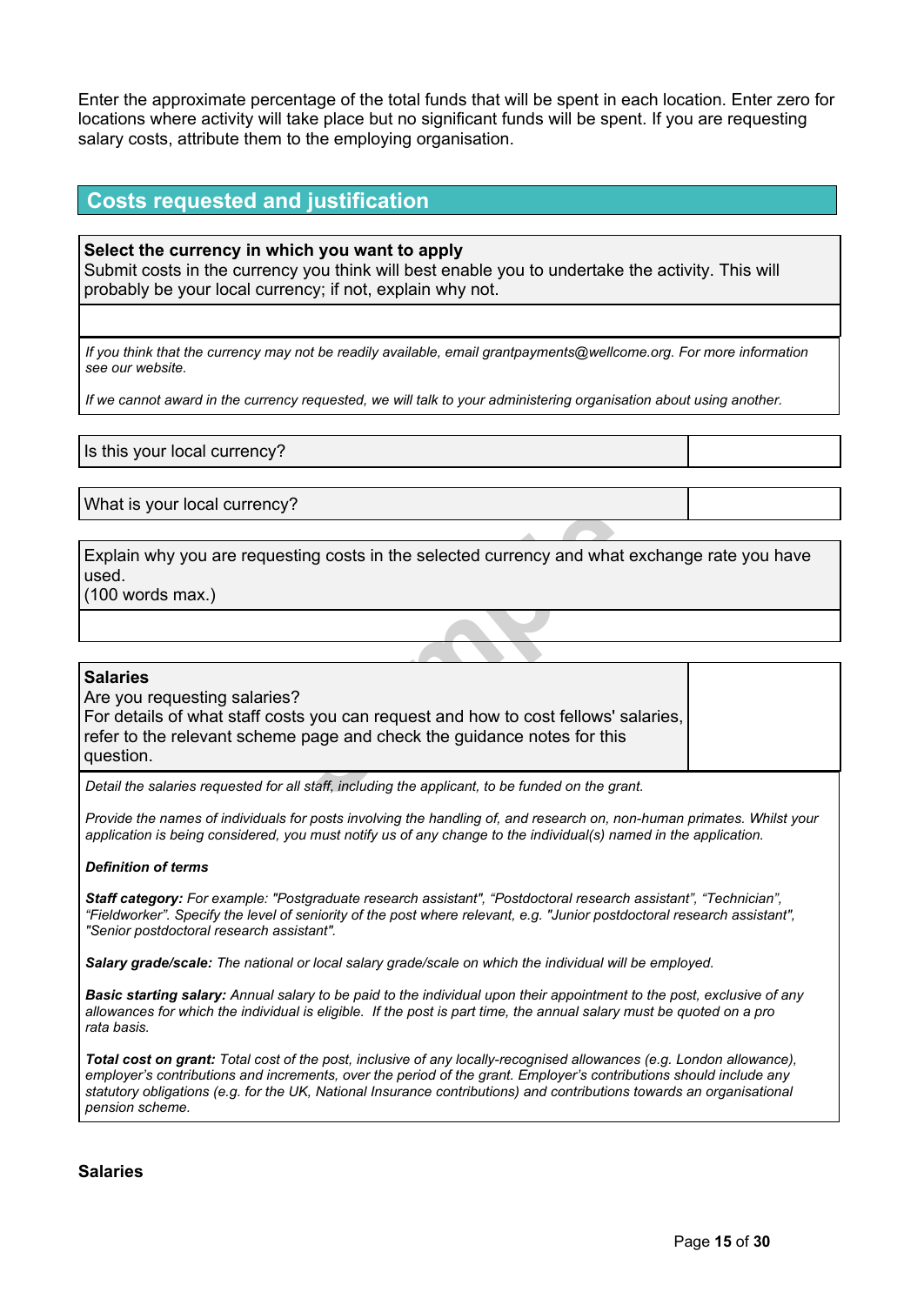| <b>Staff category</b> | Name (if known) | <b>Basic</b><br>starting<br> salary<br>(p.a.) | <b>Salary</b><br>grade /<br>scale | <b>Period on</b><br>project<br>(months) | $\frac{9}{6}$<br>time | Total |
|-----------------------|-----------------|-----------------------------------------------|-----------------------------------|-----------------------------------------|-----------------------|-------|
|                       |                 |                                               |                                   |                                         |                       |       |

#### **Justification for salaries**

Specify the role and responsibilities for the staff requested. Justify the type and seniority, including the level of salary requested, of each post. (300 words max.)

If you are applying for an **International Intermediate Fellowship**, upload the employing organisation's pay scales relevant to the salaries requested. If there is more than one pay scale, submit these as a single PDF.

**Materials and consumables** Are you requesting materials and consumables?

- *laboratory chemicals and materials (eg reagents, isotopes, peptides, enzymes, antibodies, gases, proteins, cell/tissue/bacterial culture, gloves, plasticware and glassware)*
- *associated charges for shipping, delivery and freight*
- *archival photocopying*
- *printing associated with fieldwork*

#### **Materials and consumables**

| Provide a high-level breakdown of materials and consumables costs. These typically include:                                                                                                                                                                                                                          |      |
|----------------------------------------------------------------------------------------------------------------------------------------------------------------------------------------------------------------------------------------------------------------------------------------------------------------------|------|
| laboratory chemicals and materials (eg reagents, isotopes, peptides, enzymes, antibodies, gases, proteins,<br>$\bullet$<br>cell/tissue/bacterial culture, gloves, plasticware and glassware)<br>associated charges for shipping, delivery and freight<br>archival photocopying<br>printing associated with fieldwork |      |
| In the justification for materials and consumables, provide an estimate of the cost per staff member per year.                                                                                                                                                                                                       |      |
| <b>Materials and consumables</b>                                                                                                                                                                                                                                                                                     |      |
| <b>Description</b>                                                                                                                                                                                                                                                                                                   | Tota |
|                                                                                                                                                                                                                                                                                                                      |      |

Justification for materials and consumables. (300 words max.)

#### **Animals**

Are you requesting animals?

In order to ensure animal experimentation costs are accurate, you must complete this section after consultation with your *animal house or biological services manager. Your organisation must apply a consistent costing methodology when presenting cost details.*

*If appropriate, costings can be clarified under 'Justification for resources requested'.*

We may ask for more detailed costing information from the organisation where a large number of animals and/or *substantial costs are involved.*

#### **Animals**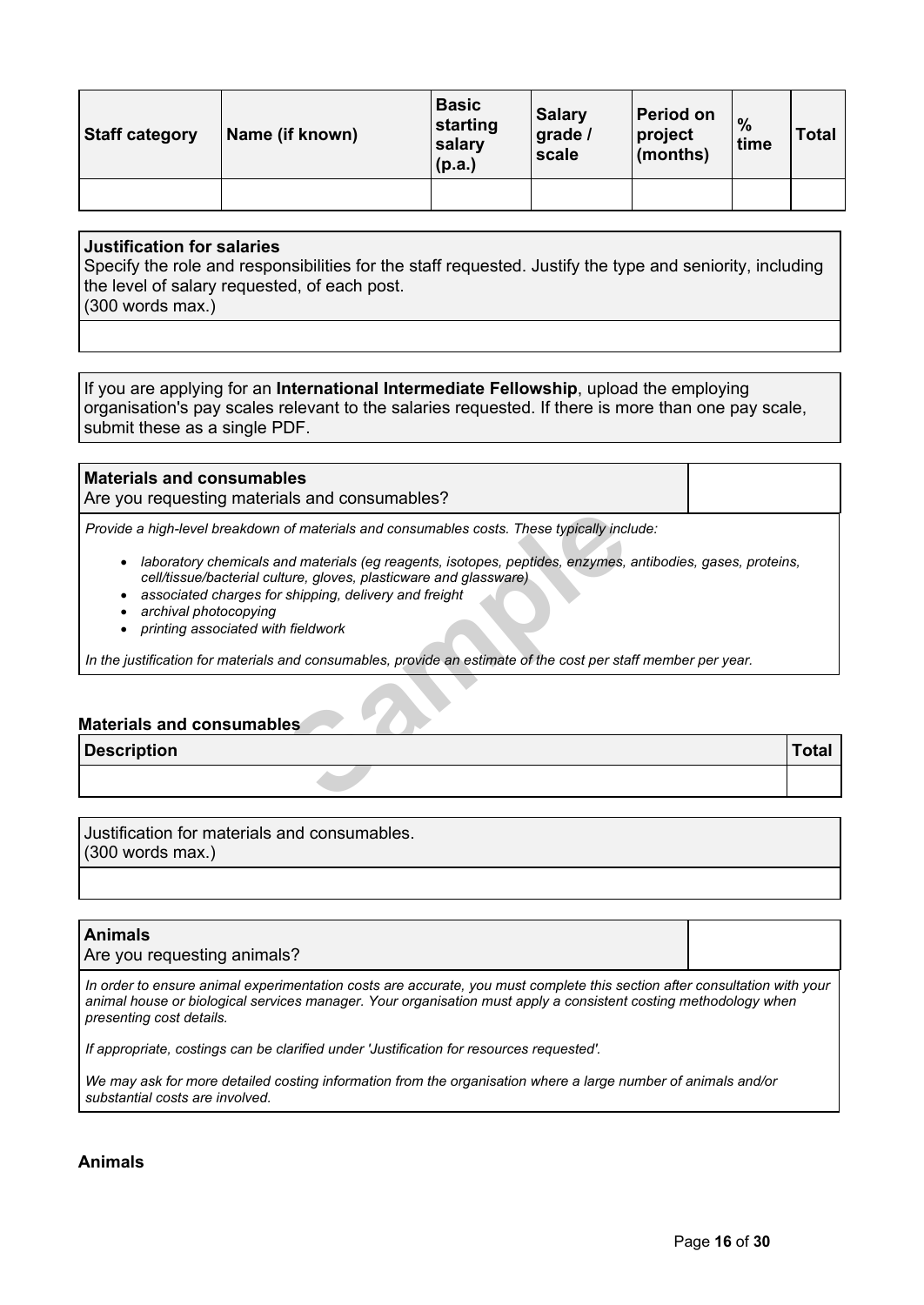| <b>Animal species</b> | Total no. to be<br>purchased | Total purchase<br>cost | Total maintenance and<br>procedures cost | <b>Total</b> |
|-----------------------|------------------------------|------------------------|------------------------------------------|--------------|
|                       |                              |                        |                                          |              |

#### **Associated animals costs**

| Description |  |
|-------------|--|
|             |  |
| $-1$<br>.   |  |

*These costs cover specific and relevant training and environmental enrichment, including training for animal husbandry, welfare and associated training for animal technicians, and the cost of animal licences.*

Justification for animal costs. (300 words max.)

Do not include a justification of the animal numbers you require; you can explain this in the 'Proposals involving animals' *section.*

#### **Equipment**

Are you requesting equipment or equipment maintenance?

The organisation's Director of Procurement/Head of Purchasing (or equivalent) must be aware of all potential capital *purchases and we require organisations to use best procurement practice when purchasing equipment with Wellcome Trust funds.*

#### *Equipment to be purchased*

We expect you to consider the cost-effectiveness of the proposed purchase of equipment. The estimated price of the *equipment must cover all aspects including delivery, installation, maintenance and training, where appropriate. We expect discounts to be negotiated and included in quoted prices.*

If there is a preferred manufacturer for certain items of equipment, you can explain this in the 'Type of equipment' field.

ment or equipment maintenance?<br>
Frocurement/Head of Purchasing (or equivalent) must be a<br>
Frocurement/Head of Purchasing (or equivalent) must be a<br>
scost-effectiveness of the proposed purchase of equipments<br>
including deli We expect that the equipment you request will be covered by the manufacturer's warranty for the first year after it is purchased. We will fund reasonable maintenance costs for four years after the initial period of warranty on all equipment (irrespective of the length of award made), where this is negotiated as part of the capital purchase cost. We will also consider costs for the maintenance of equipment over 5 years old if you can demonstrate that it is cost-effective.

#### *Value Added Tax (VAT)*

For grants to be held in the UK, the costs of all equipment to be used for medical and veterinary research must be quoted *exclusive of VAT. For equipment that does not fall within this definition, VAT costs should be shown.*

#### **Equipment**

| Type of equipment   No. of items   Cost per item |  | Cost of<br>maintenance<br>contract | ∣Contribution<br>from other<br><b>Sources</b> | Total |
|--------------------------------------------------|--|------------------------------------|-----------------------------------------------|-------|
|                                                  |  |                                    |                                               |       |

#### **Maintenance for existing equipment**

| Details of<br>equipment/ facility | Wellcome<br><b>Trust grant</b><br>number | Date of<br>purchase | End date of<br>current<br>contract | Total cost<br>$ $ of contract | % time on<br>$ $ project | <b>Total</b> |
|-----------------------------------|------------------------------------------|---------------------|------------------------------------|-------------------------------|--------------------------|--------------|
|                                   |                                          |                     |                                    |                               |                          |              |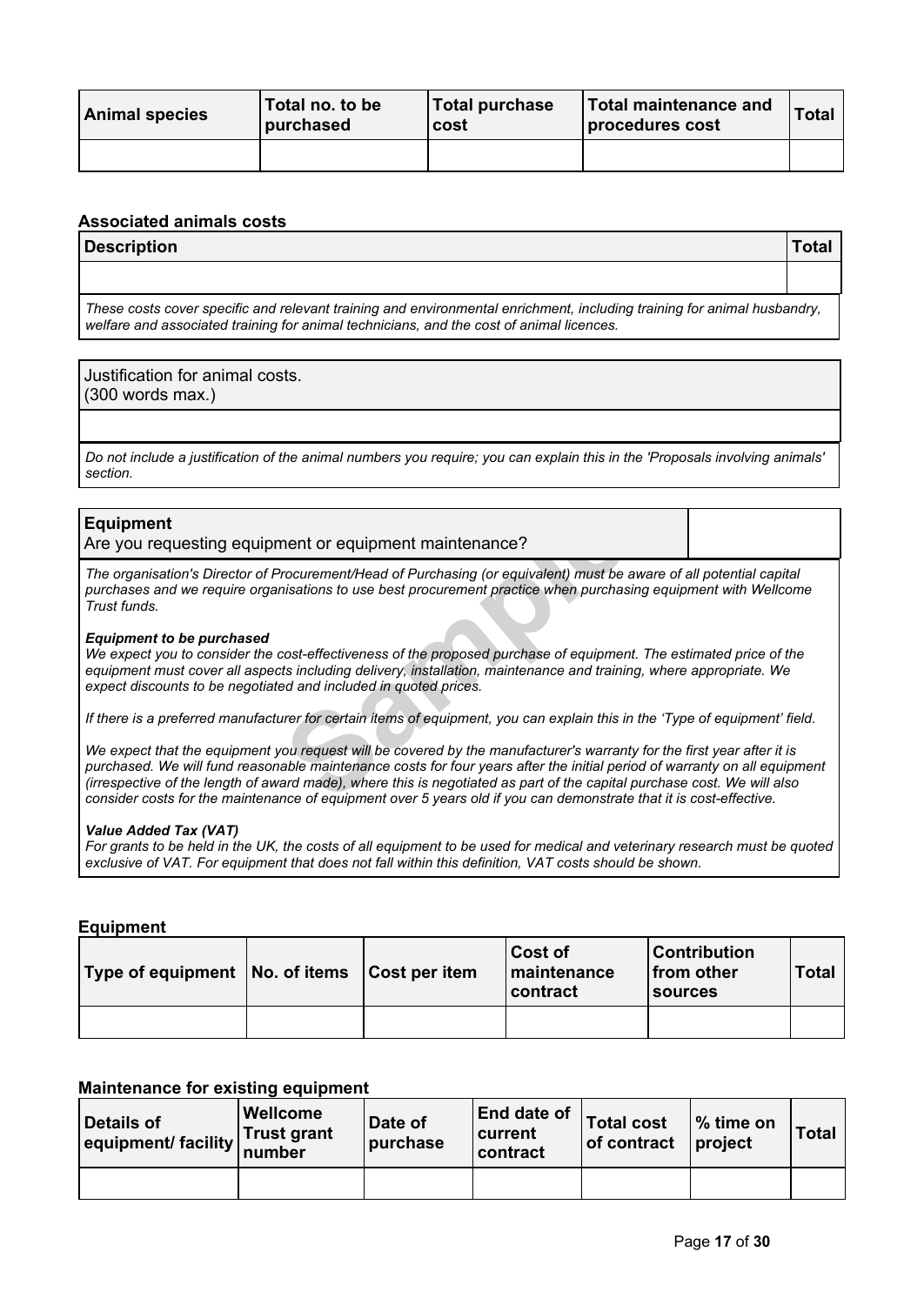We consider requests for maintenance of existing equipment if the grant that funded its purchase has ended. We only provide maintenance costs for equipment more than five years old if it is cost-effective to keep maintaining it.

Justification for equipment and equipment maintenance costs. (300 words max.)

*If you are requesting a piece of equipment which costs more than £100,000, provide details of:*

- *similar equipment in the applicant's department and adjacent departments;*
- *why it cannot be used for this particular project; and*
- *any other individuals likely to use the equipment.*

Are you requesting a piece of equipment with a list price of £100,000 or more?

We require a copy of at least one formal quote for each piece of equipment with a list price of £100,000 or more. The discount that has been negotiated must be stated in the quote. We expect a contribution from the host organisation, or *other source, if your application includes a substantial equipment request.*

Upload a copy of at least one formal quote; if you have more upload these as a single PDF.

**Synchrotron radiation sources** Will you need access to a synchrotron source?

*We collect data on access to synchrotron sources for information purposes.*

*Apply directly to the synchrotron facility you want to use.*

# **Synchrotron source?**<br>
Interaction sources for information purposes.<br>
Interactive you want to use.<br>
Interaction of Select all that apply)<br> **Select all that apply) Which source(s) will you be applying to? (Select all that apply)**

Specify:

Are you requesting costs from us relating to Synchrotron radiation sources?

These facilities are normally free for researchers who are prepared to publish their results in the public domain. If this is not the case, you can request access costs in the 'Access charges' section. You can also request related costs for travel *and subsistence in the 'Travel and subsistence' costs section.*

#### **Access charges**

Are you requesting access charges?

#### **Access charges**

| Details of<br>equipment/<br>facility | Original<br>source of<br>funding | Wellcome<br><b>Trust grant</b><br>number, if<br>applicable | <b>Standard</b><br>access<br>∣charge per<br>unit | <b>Specify</b><br>unit | No. of<br>units to be<br>used for<br>this<br>project | <b>Total</b> |
|--------------------------------------|----------------------------------|------------------------------------------------------------|--------------------------------------------------|------------------------|------------------------------------------------------|--------------|
|                                      |                                  |                                                            |                                                  |                        |                                                      |              |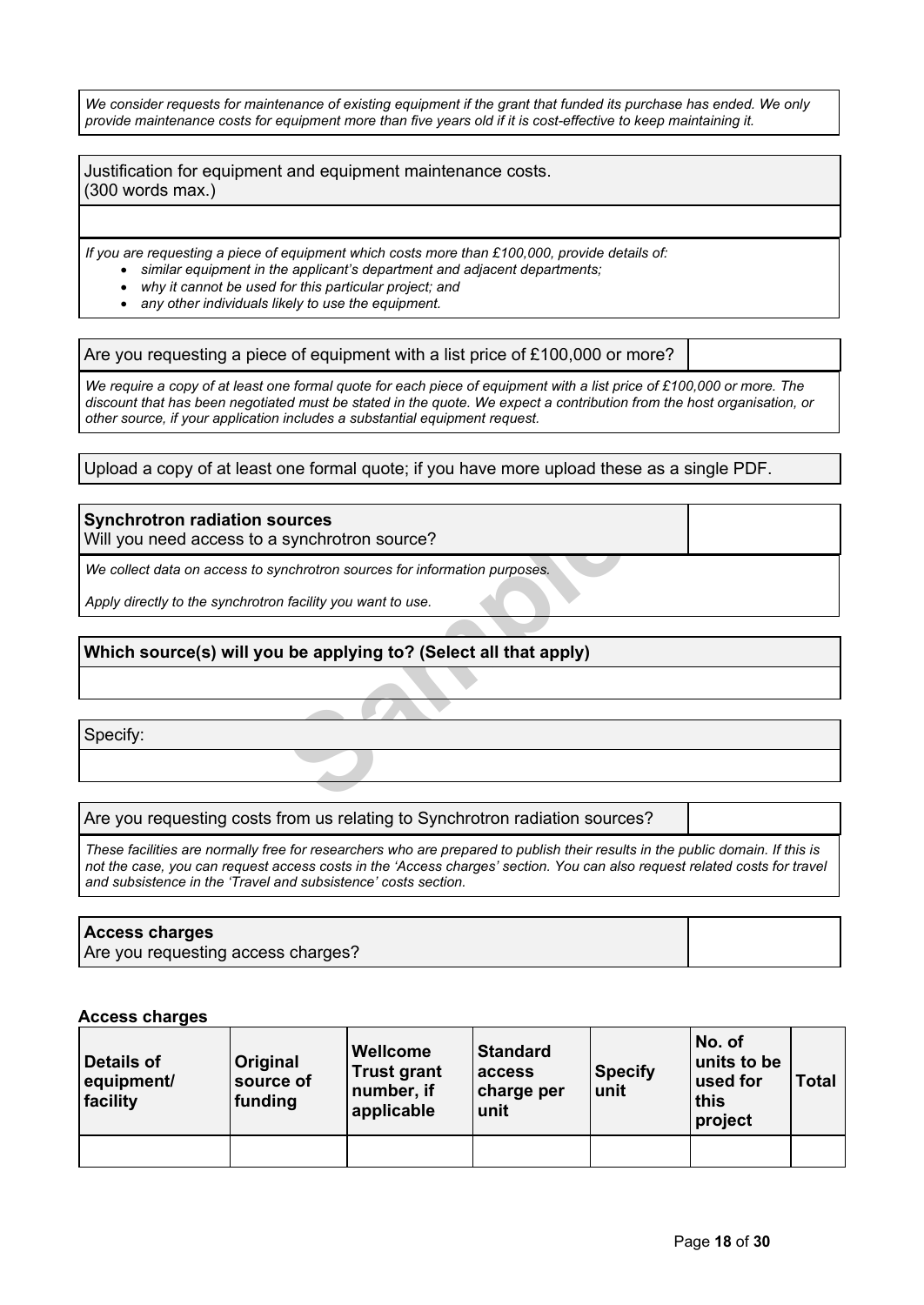*subsistence. Find out more about our carbon offset for travel policy [here.](https://wellcome.org/funding/carbon-offset-policy-travel)*

| <b>Travel and subsistence</b><br>Are you requesting travel and subsistence?                                                                                                                                                                    |  |
|------------------------------------------------------------------------------------------------------------------------------------------------------------------------------------------------------------------------------------------------|--|
| Include conference attendance, collaborative visits and other travel related to this grant separately. Where necessary,<br>please state the host organisation. Enter the total carbon offset costs requested as a single line under travel and |  |

*Conference attendance*

The lead applicant and any research staff to be employed on the grant can request costs to attend academic/scientific conferences, including conference registration fees and carbon offsetting the travel, up to a maximum of £2,000 a year for the lead applicant and £1,000 a year for research staff. Specify the amount being requested per person and tell us *how you calculated any carbon offset costs.*

#### *Collaborative visits*

If you are requesting costs for collaborative visits, state the host organisation and provide a detailed breakdown of the travel and subsistence costs. You can include the cost of carbon offsetting the travel involved. Justify the need for each visit, its duration and your mode of transport separately, and tell us how you calculated any carbon offset costs.

#### *Other travel related to this grant*

essential visits, for example for sample collection and trigitative involved. Justify the need for the visit, its duration calculated any carbon offset costs.<br>Calculated any carbon offset costs. You can request costs for other essential visits, for example for sample collection and trips to facilities. You can include the cost of carbon offsetting the travel involved. Justify the need for the visit, its duration and your mode of transport *separately, and tell us how you calculated any carbon offset costs.*

#### **Travel and subsistence**

**Description Total**

Justification for travel and subsistence costs. (300 words max.)

#### **Miscellaneous costs**

Are you requesting miscellaneous costs?

Provide a detailed breakdown of the miscellaneous costs requested. Enter costs that do not fall under any other category in this section. These may fall under specific subheadings (such as Overseas allowances and Overheads); where they *do not, select Other and type a description of the item.*

#### *Overheads*

Where overhead costs are allowed and you are including these in your application, provide a letter from the Finance Director of each organisation requesting these costs. The letter must provide a breakdown of the costs requested and *confirm that the request is a true representation of the costs incurred.*

#### *Working abroad*

If costs are requested for the applicant(s) and/or research staff to be employed on the grant to carry out any of the *proposed research abroad, state the overseas host organisation, and detail the travel costs and other overseas allowances. Allowances should be itemised. Further guidance can be found on the scheme webpage.*

#### *Personal removal expenses*

If you are not requesting an International Recruitment Supplement, we will consider contributing towards your personal removal expenses if you will be relocating to take up the award. See the scheme webpage for further information on how much you may request. You must provide a justification for the expenses in your application, with an estimate of the *costs.*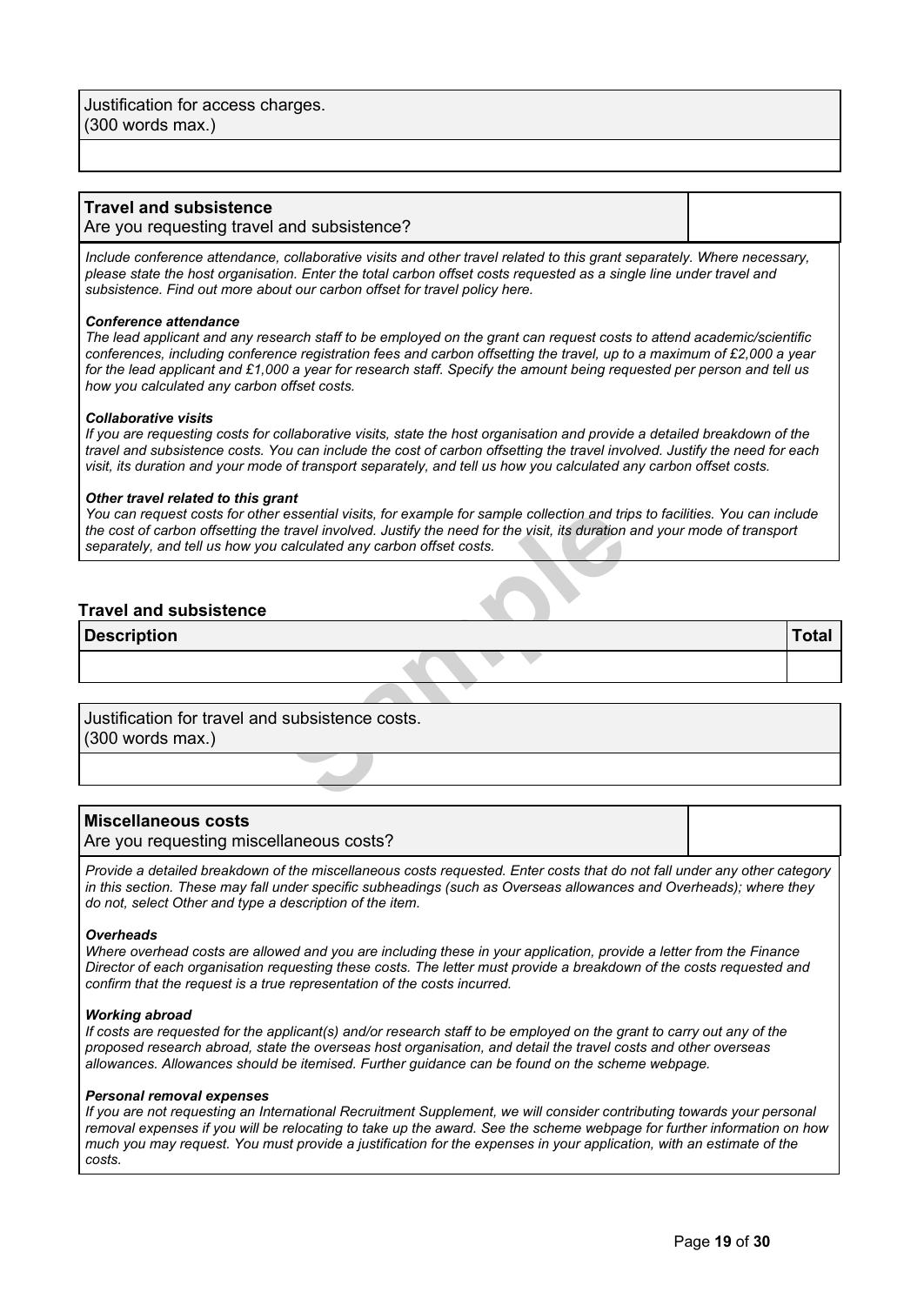#### **Miscellaneous - other**

| <b>Type</b> | <b>Description</b> | Total |
|-------------|--------------------|-------|
|             |                    |       |

Justification for miscellaneous costs. (300 words max.)

Are you requesting overheads under the miscellaneous costs heading?

Upload a letter from the Finance Director of each organisation. If there is more than one letter, upload these as a single PDF.

Each letter must include:

- a full breakdown of costs requested (you can't ask for a percentage of the project costs)
- an explanation of why these costs are necessary for the project
- confirmation that the breakdown is a true representation of the costs incurred

| COMMITMORATION IN RESERVATION IN A REPORT OF THE COSTS INCOMEDY                                                                          |       |
|------------------------------------------------------------------------------------------------------------------------------------------|-------|
|                                                                                                                                          |       |
| Are you based at a UK university and requesting overheads on subcontracted<br>costs?                                                     |       |
|                                                                                                                                          |       |
| Confirm that the university will not include these subcontracted costs in its annual return for the UK<br>Charity Research Support Fund. |       |
|                                                                                                                                          |       |
|                                                                                                                                          |       |
| <b>Summary of costs requested</b>                                                                                                        |       |
|                                                                                                                                          | Total |
| <b>Total</b>                                                                                                                             |       |

# **Full economic costing**

| Is your organisation based in the UK? |
|---------------------------------------|
|---------------------------------------|

Is your organisation calculating the full economic cost of this proposal?

| What is the total full economic cost of your research proposal $(E)?$         |  |
|-------------------------------------------------------------------------------|--|
| Include inflation in your costs at the percentage rate currently used by your |  |
| administering organisation.                                                   |  |

**Research involving human participants, human biological material and identifiable data**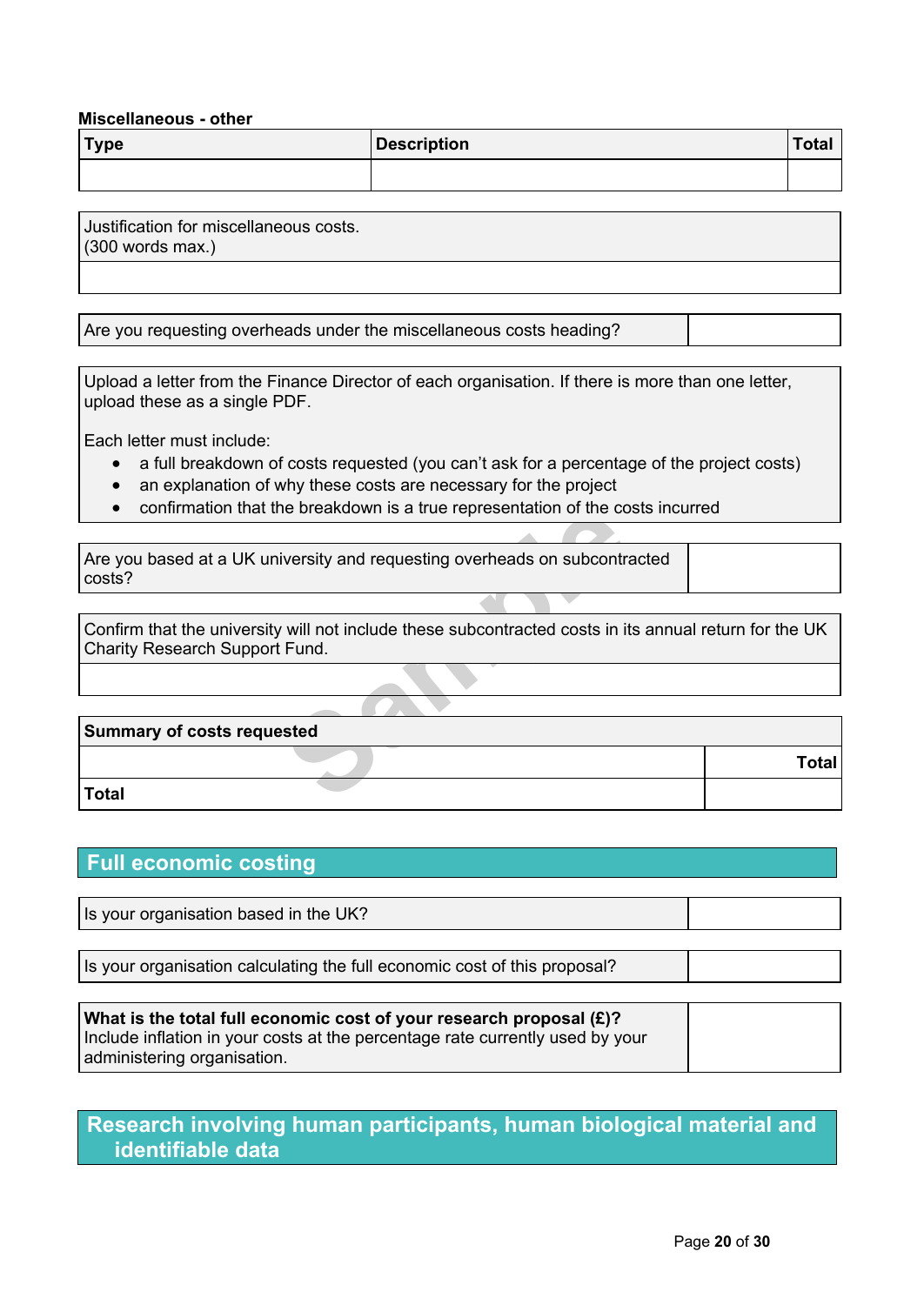Does your project involve human participants, human biological material, or identifiable/potentially identifiable data?

This information is intended to provide advice on how to complete these questions. It is not a comprehensive review of *the legal and regulatory environment in which your application is made.*

*We use the World Health Organization definition of research with human beings: "any social science, biomedical,* behavioural, or epidemiological activity that entails systematic collection or analysis of data with the intent to generate *new knowledge, in which human beings:*

- *are exposed to manipulation, intervention, observation, or other interaction with investigators either directly or through alteration of their environment or*
- *become individually identifiable through investigator's collection, preparation, or use of biological material or medical or other records."*

Read our Research involving human [participants](https://wellcome.org/grant-funding/guidance/research-involving-human-participants-policy) policy for information on what we expect from the researchers and *organisations we fund.*

*You must have ethical approval for any research Wellcome funds that involves:*

- *human participants*
- *human biological samples*
- *personal data.*

The Data Protection Act 2018 defines personal data as any information relating to an identified or identifiable living *person. For example, a person who can be identified either:*

- *directly from that information*
	- *or*
- *indirectly by combining it with other available information.*

Any use of personal data or biological samples, relating to living or dead persons, must comply with all relevant *legislation where you are working.*

[m](http://www.hfea.gov.uk/)ation<br>
it with other available information.<br>
logical samples, relating to living or dead persons, must c<br>
19.<br>
er regulatory bodies such as the Human Fertilisation and<br>
mmittee in the UK where necessary. Foe example, rese You must get approval from other regulatory bodies such as the Human Fertilisation and Embryology Authority (HFEA) or *the Gene Therapy Advisory Committee in the UK where necessary. Foe example, research involving human embryos may require a licence from the HFEA (see the HFEA website for more information).*

If your proposal involves research on gene therapy which requires requlatory approval, you should apply for this from:

- *your Local Research Ethics Committee*
- *your University's Genetic Manipulation Committee*
- *the Gene Therapy Advisory Committee*
- *the Medicines and Healthcare products Regulatory Agency (MHRA).*

You must get ethical review in all countries where any part of the research is to take place. Read our quidance for *research involving people living in low- and [middle-income](https://wellcome.org/grant-funding/guidance/research-involving-people-low-and-middle-income-countries) countries.*

You must have all the necessary relevant regulatory and ethical approval in place at all relevant times during the project. *These must be in place for every site where research will be carried out.*

Confirm that you have read our guidance on the feedback of [health-related](https://wellcome.org/grant-funding/guidance/research-involving-human-participants-policy) findings in research and that you are in the process of considering your approach to this.

Who has, or will, review the ethics of the project and when? Detail any other regulatory approvals you have obtained, or will seek.

We reserve the right to see relevant approval documents at any point during the grant and after it has ended. This is in accordance with our research involving human participants policy.

Do you propose to use facilities, staff or patients within the National Health Service (NHS) in the UK?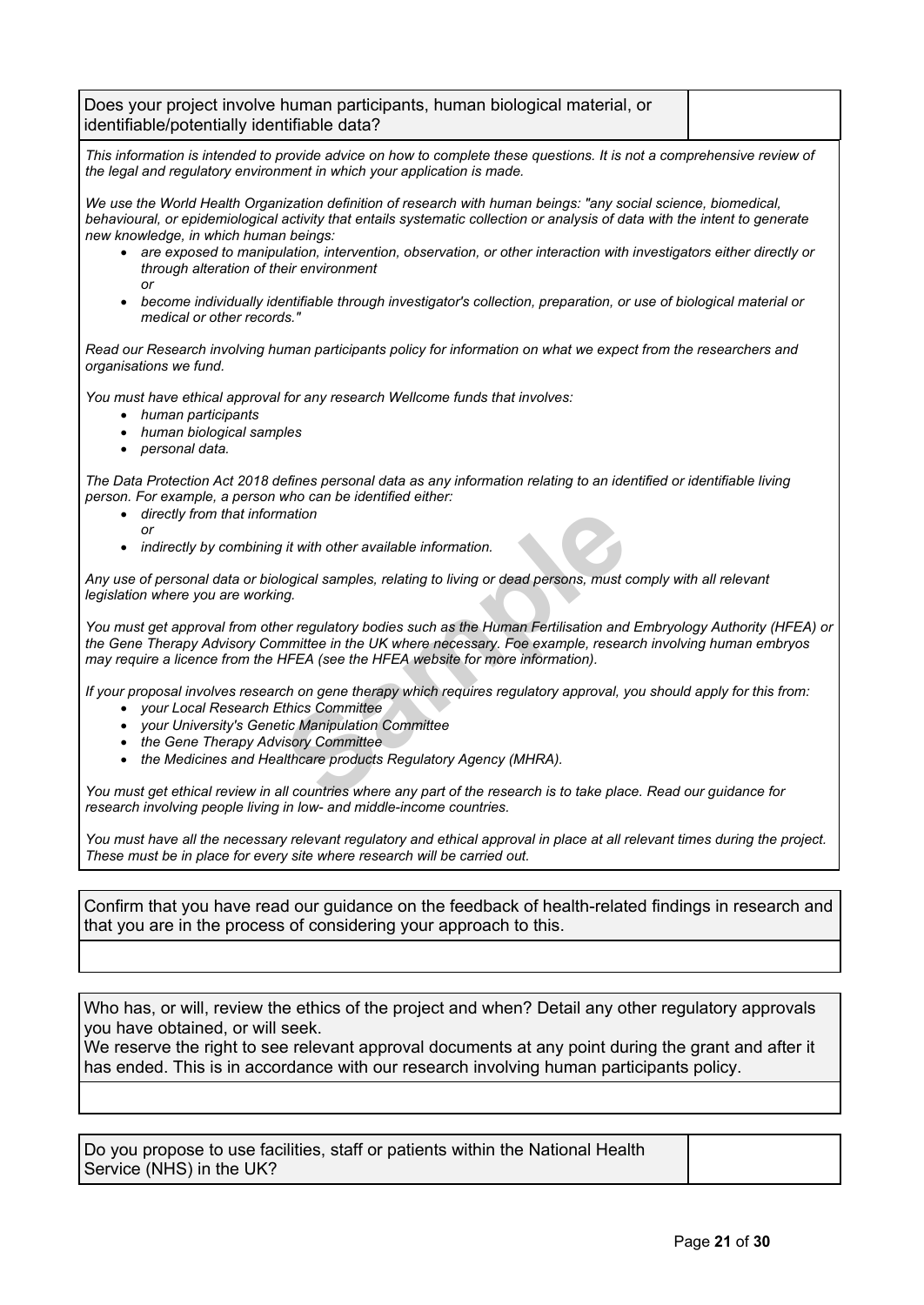By agreeing to fund work which reguires NHS support. Wellcome agrees to abide by the Statement of Partnership on *Non-commercial R&D in the NHS in England (and the corresponding statements in Northern Ireland, Scotland, and* Wales). You must therefore meet the obligations of the Partnership and may not carry out any research until the NHS *has given its consent.*

The Research Governance Framework for Health & Social Care, published by the Department of Health in England can *be downloaded from the [Department](http://www.dh.gov.uk/health/category/research) of Health website. Wellcome cannot act as sponsor.*

Have you completed a Schedule of Events Cost Attribution Tool? This must be signed off by an AcoRD specialist. Download a template SoECAT from the NIHR [website.](https://www.nihr.ac.uk/researchers/collaborations-services-and-support-for-your-research/run-your-study/excess-treatment-costs.htm) Read our [guidance](https://wellcome.org/grant-funding/guidance/clinical-research-using-nhs-resources) on why you need to complete a SoECAT.

Explain why you have been unable to complete a Schedule of Cost Attribution Tool. You can submit your SoECAT whilst we are reviewing your application but Wellcome cannot make a funding decision without it. If you do not have a signed off SoECAT form your research will not receive HRA approval (or equivalent). (100 words max.)

nsor for the project? For example under the<br>
(Clinical Trials) Regulations or the Research<br>
or Health and Social Care and equivalent guida<br> **Sample 18 and 18 and 18 and 18 and 18 and 18 and 18 and 18 and 18 and 18 and 18 a** Do you need a formal sponsor for the project? For example under the Medicines for Human Use (Clinical Trials) Regulations or the Research Governance Framework for Health and Social Care and equivalent guidance.

Which organisation(s) have agreed to fulfil this role? Wellcome cannot act as sponsor.

Confirm you have in place or you will seek appropriate informed consent to use any potentially commercially exploitable results from tissues or samples derived from human participants.

Please answer 'not applicable' if no potentially commercially exploitable results (based on human tissues or samples) will *be produced during the course of the proposed research.*

Is the proposed clinical trial covered by The Medicines for Human Use (Clinical Trials) Regulations in the UK?

Under the Medicines for Human Use (Clinical Trials) Regulations 2004, applicants must identify a sponsor who fully understands the responsibilities and costs associated with assuming this role. This will usually be a university or NHS *Trust. Wellcome cannot act as sponsor.*

Confirm that the trial will be registered on one of the following:

- the International Standard Randomised Controlled Trial Number Register (ISRCTN)
- ClinicalTrials.gov
- another register listed on the WHO International Clinical Trials Registry Platform (ICTRP).

Describe the oversight arrangements for the clinical trial (e.g. membership of Trial Steering Committee, Data Monitoring Board etc.)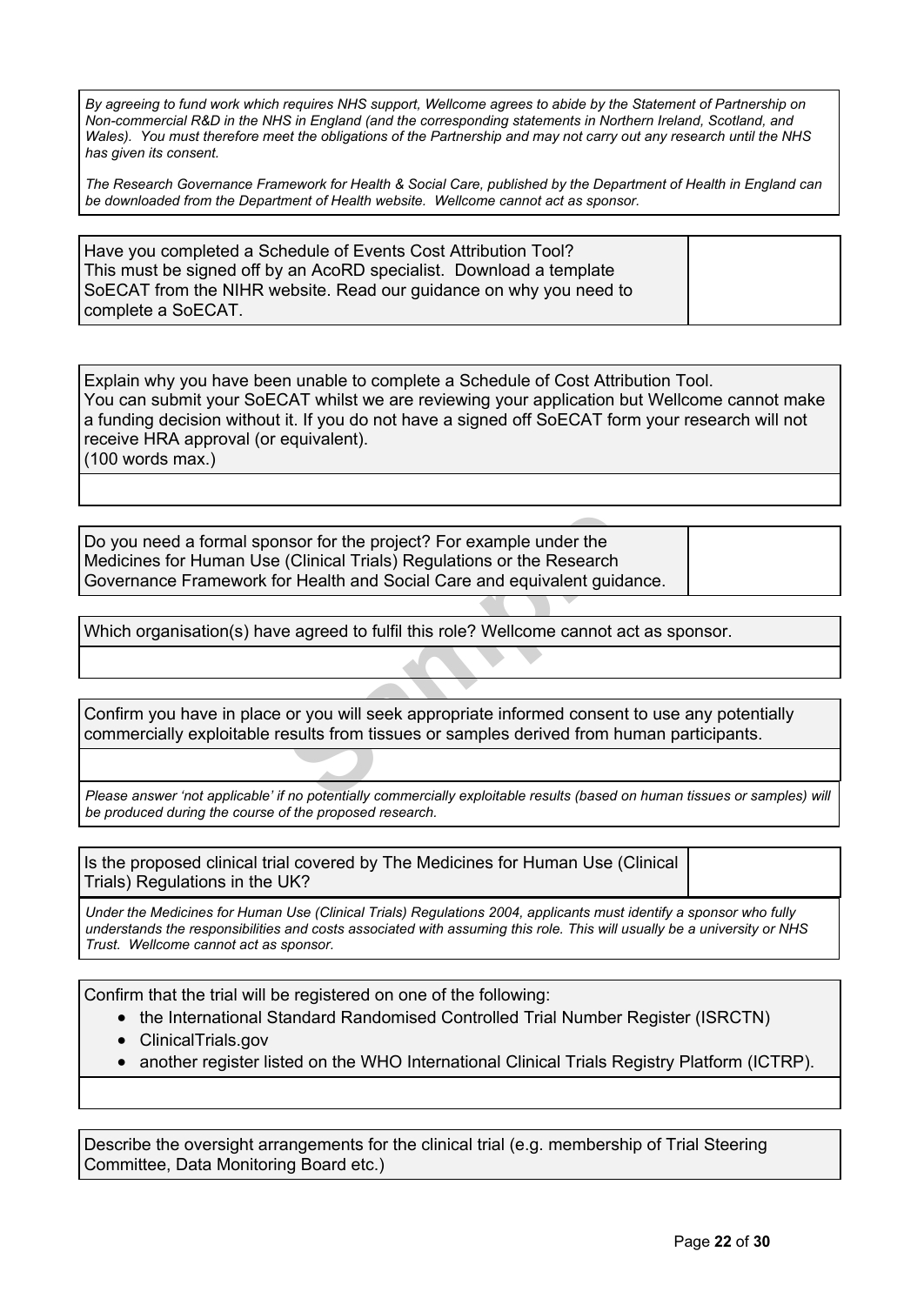# **Proposals involving animals**

Select any of the following that apply to your proposed work: *(Proposal involves the use of animals, Proposal involves the use of animal tissue, Neither of the above)*

The following notes relating to 'Proposals involving animals' are intended to provide quidance and advice in completing the form, rather than a comprehensive review of the legal and regulatory environment in which the application is made.

Applicants must refer to the Wellcome Trust's policy on the use of animals in medical and [veterinary](http://www.wellcome.org/funding/managing-grant/use-animals-medical-and-veterinary-research) research on our *website.*

In all animal experiments we support, the principles of reduction, replacement and refinement will apply. In all *experimental studies, applicants must actively consider:*

- *the complete replacement of live animals with tissues derived from either animals or humans;*
- *the possibilities of reducing the numbers of animals that need to be used;*
- *refining the experimental design in order to obtain the maximum amount of information from the minimum number of animals.*

rach are those which alleviate or minimise any adverse e<br>**Refinements may be applied at any stage in the life of a**<br>rocedure, including:<br>husbandry and environment of the animals involved;<br>in (e.g. the choice of species and Refined methods in animal research are those which alleviate or minimise any adverse effects for the animals involved, and/or enhance animal welfare. Refinements may be applied at any stage in the life of an animal. Thus, refinement *encompasses all aspects of a procedure, including:*

- *the source, transport, husbandry and environment of the animals involved;*
- *the experimental design (e.g. the choice of species and the group size employed);*
- *the techniques applied;*
- *the end points of the procedures; and*
- *care of the animals before, during and after a procedure.*

*For further information about the National Centre for the Replacement, Refinement and Reduction of Animals in Research (NC3Rs), see [www.nc3rs.org.uk](http://www.nc3rs.org.uk/)*

#### *Monoclonal antibodies*

-

The use of ascitic animals for monoclonal antibodies (mAb) production in vivo should only be proposed when in vitro attempts at mAb production have failed or the use of animals is considered justified for specific diagnostic or therapeutic products. You must give a full explanation if in vitro production methods are not considered to be suitable.

Select any of the following species you will use: *(Primate, Cat, Dog, Equidae, Pig, Genetically Altered Animals, Other animals)*

The NC3Rs will review all applications involving the use of primates, cats, dogs and equidae animals, or their tissue/data.

All proposed research projects involving genetically altered mice are expected to consider the principles of welfare *assessment set out on the NC3Rs [website](https://www.nc3rs.org.uk/generation-and-breeding-genetically-altered-mice).*

Select 'Add...' to enter the animal species and total numbers required (this may differ from the number to be purchased, maintained). **Animal species Strain (if appropriate) Total number required to carry out proposed work**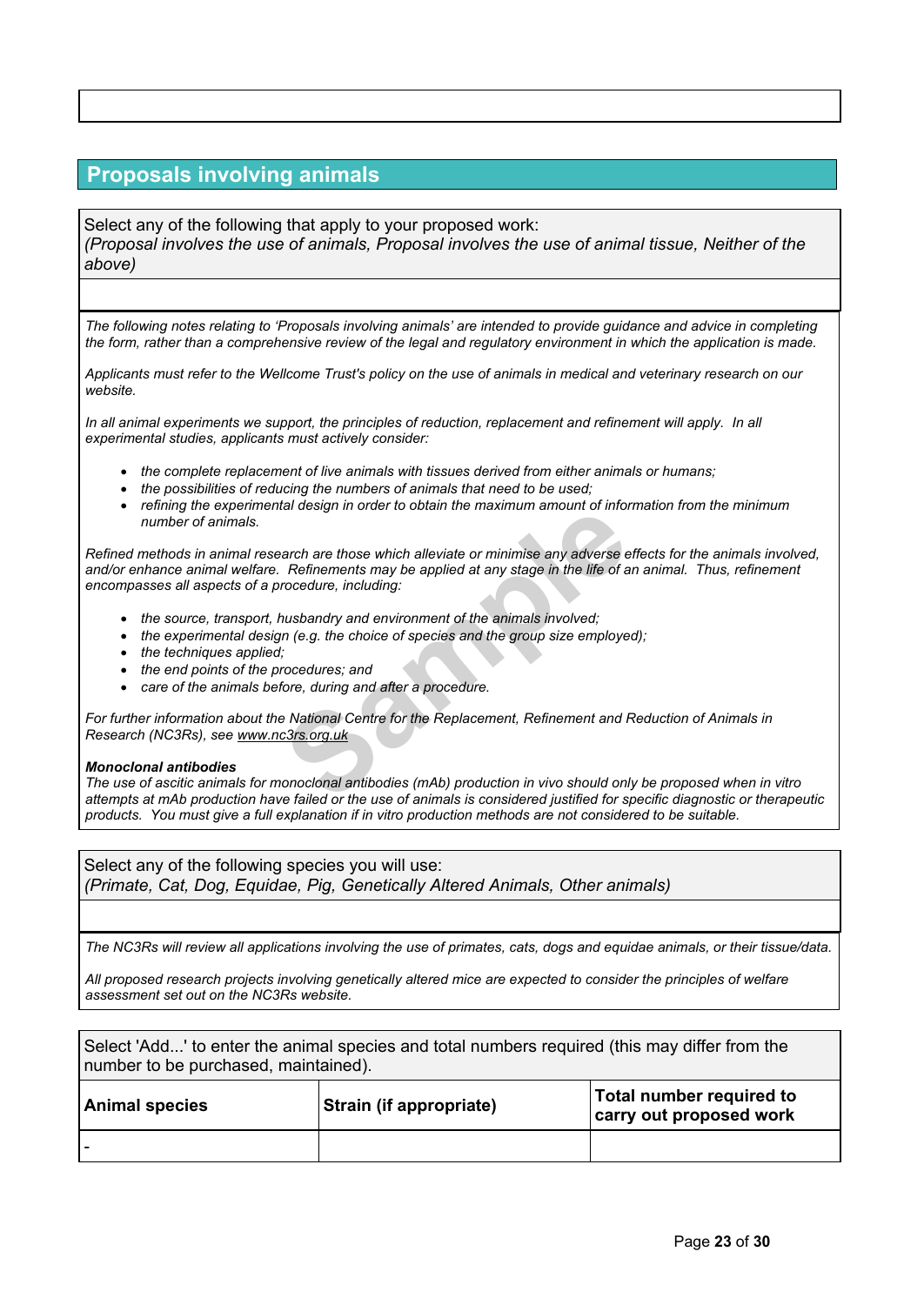Provide a justification of the proposed sample size alongside details of the planned statistical analyses. Describe experimental design, including any plans to reduce bias such as blinding or randomisation if appropriate. You must include power calculations if appropriate. (1,000 words max.)

You may provide your answer to this question in the field provided (text entry format) or as a PDF attachment (upload format). If you are uploading your answer, the uploaded document must be in 11 point Arial font and portrait format.

For each species, you must ensure that adequate experimental detail is provided to justify both the use and number of *animals. This should include:*

- *definition of unit of analysis (i.e. N referring to animal or sample number);*
- *means of avoidance of bias (e.g. blinding or randomisation);*
- *statistical analysis to be used and explanation of how sample and/or group size was derived;*
- *where repeated measures are used, the number of time points;*
- *an indication of number of replications of each experiment to mitigate spurious non-replicable results.*

You may include tables and figures in this section to help justify animal numbers. You can find additional guidance on *designing animal experiments through the NC3Rs [Experimental](https://www.nc3rs.org.uk/experimental-design-assistant-eda) Design Assistant.*

(1000 words max.)

Why are the species to be used the most appropriate? (250 words max.)

It is particularly important to justify the species when an animal is being used as a model for a human physiological or *pathological condition.*

Figures 1997<br>
Stript the species when an animal is being used as a model<br>
Stript the species when an animal is being used as a model<br>
Stript the procedures to be carried out on animals in th<br>
Stript that research involving Does your proposal include procedures to be carried out on animals in the UK which require a Home Office licence? Your organisation must ensure that research involving the use of animals complies at all times with UK laws and regulations.

Is there a current Home Office Personal Project Licence (PPL) that authorizes the proposed procedures to be carried out in the UK?

Provide the name of the licence holder and the PPL number.

Detail your plans and timelines for acquiring the appropriate licence.

If your proposal involves the use of animals, what would be the severity of the procedures? You can find guidance on assessing the severity of a procedure on the Home Office [website.](http://www.homeoffice.gov.uk/science-research/animal-research/)

Provide details of any moderate, severe or non-recovery procedures (250 words max.)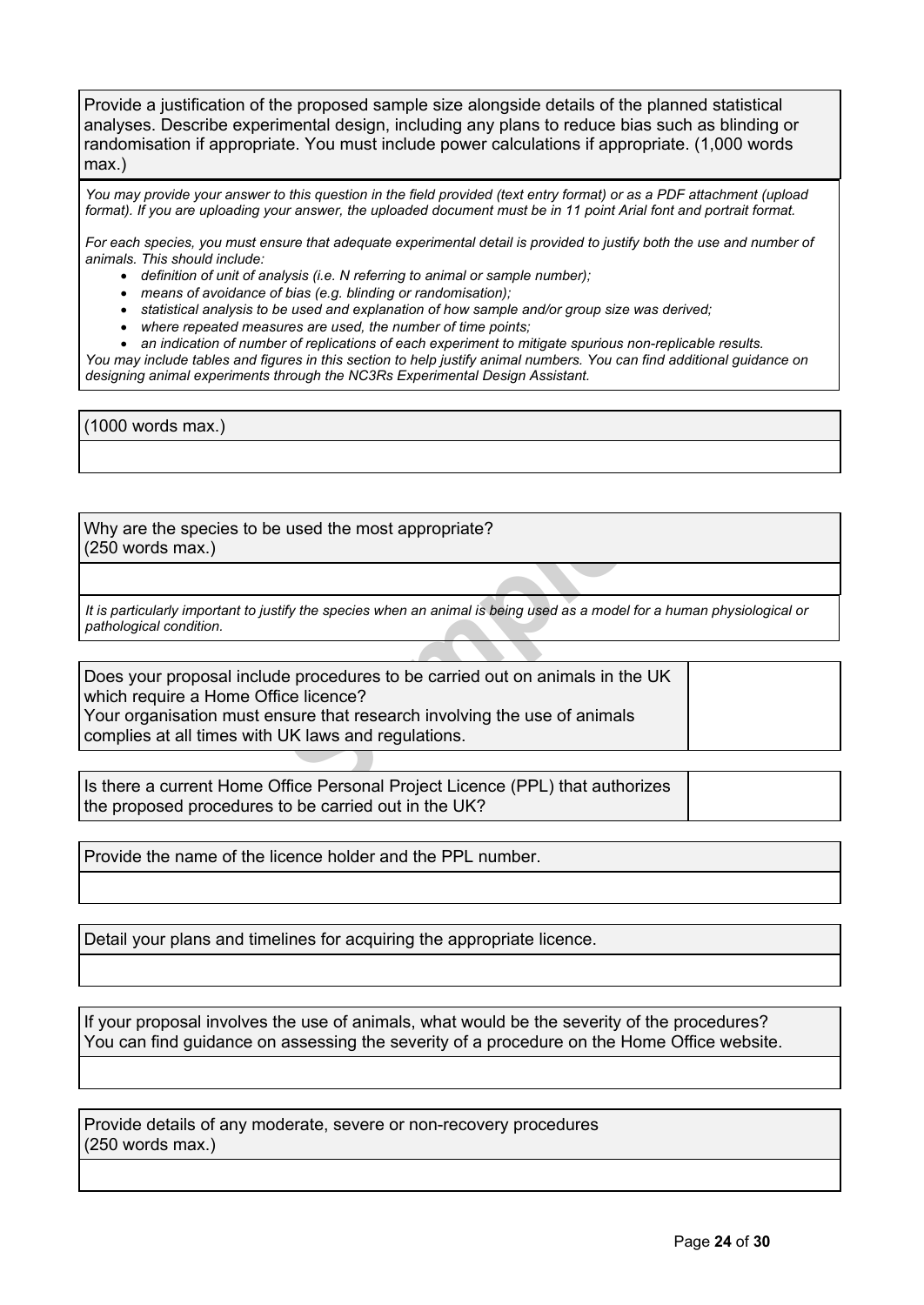Does your proposal involve the use of animals or animal tissue outside the UK?

Confirm that the proposed animal work outside of the UK will comply with the principles of UK law. Animal research conducted outside the UK must, as a minimum standard, be carried out in accordance with the principles of UK law and regulation. (1000 words max.)

Law and requlatory standards often vary from country to country. If experiments are to be carried out on animals outside the UK, the experiments proposed must be performed to standards which accord with the principles of UK legislation. Furthermore, the housing and care of animals must similarly accord with the standards and principles of UK legislation.

*You should refer to NC3Rs [guidance](https://www.nc3rs.org.uk/news/choosing-contractors-animal-research) on carrying out work abroad and choosing contractors.*

Why is animal use necessary: are there any procedures of less severity that could be used? (250 words max.)

#### **Non-human primates**

If you are exclusively using already generated tissue or data in the proposed experiments answer all relevant questions as thoroughly as possible, in particular the questions relating to housing and procedures. If a question is not relevant you can answer 'N/A', but we may request additional information if necessary for assessment.

ready generated tissue or data in the [p](http://www.nc3rs.org.uk/non-human-primate-accommodation-care-and-use)roposition and supply as possible, in particular the questions reserves to the extraction of the subsement.<br>
For a subsement of the proposed research comply with the ational Centre fo Do the facilities and practices, and the proposed research comply with the principles set out in the 'National Centre for the Replacement, Refinement and Reduction of Animals in Research (NC3Rs) Guidelines: Primate [accommodation,](http://www.nc3rs.org.uk/non-human-primate-accommodation-care-and-use) care and use' ?

Explain why not

Will it be necessary to transport the non-human primates (i.e. from breeding facility and within the host organisation environment)?

Indicate approximate journey times and the measures that will be taken to minimise the potential stress during transport.

Provide details of the housing for the animals, e.g. enclosure size, environmental enrichment.

*See the NC3Rs [guidance](http://www.nc3rs.org.uk/3rs-resources/housing-and-husbandry) on animal housing and husbandry for further details.*

Will single housing of the non-human primates be necessary at any time?

Provide a justification for single housing, its duration, and explain what additional resources you will provide to the animals to minimise the impact on animal welfare.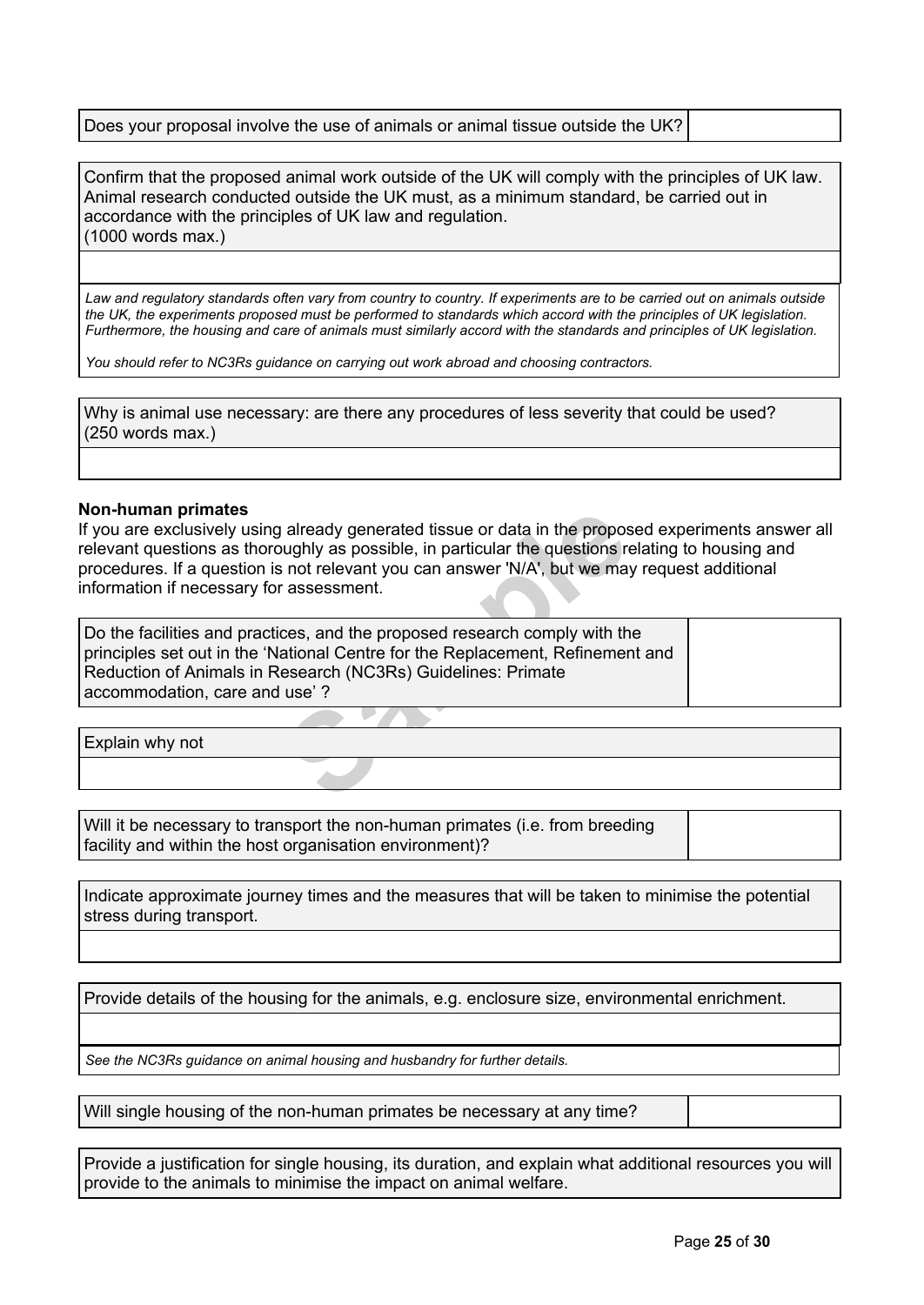Describe the experimental procedures involved and how you will minimise any pain, suffering, distress and/or lasting harm. Have the procedures been recently reviewed by the Named Veterinary Surgeon (NVS), Named Animal Care and Welfare Officer (NACWO) and Animal Welfare and Ethical Review Body (AWERB)?

Will any of the experimental procedures involve food and/or water restriction?

Justify why this is necessary and outline what alternatives have been considered.

Will any of the experimental procedures involve restraint?

What alternatives have been considered? Describe the nature of the restraint, its duration and frequency, and what will be done to avoid distress.

**Solution** in non-human primate use, care and virtualization? What provision are you making for cotas?<br> **Sample 1998**<br> **Sample 1998**<br> **Sample 1999**<br> **Sample 1999**<br> **Sample 1999**<br> **Sample 1999**<br> **Sample 1999**<br> **Sample 1999** What prior experience and training in non-human primate use, care and welfare will you require of the staff named in the application? What provision are you making for continuing professional development in these areas?

Will any of the staff involved require specific training for any of the procedures concerned?

Provide details of the training needed and where it will be undertaken.

#### **Cats, Dogs, Equidae and Pigs**

If you are exclusively using already generated tissue or data in the proposed experiments answer all relevant questions as thoroughly as possible, in particular the questions relating to housing and procedures. If a question is not relevant you can answer 'N/A', but we may request additional information if necessary for assessment.

From where will the animals be sourced?

Will it be necessary to transport the animals?

Indicate approximate journey times and the measures that will be taken to minimise the potential stress during transport.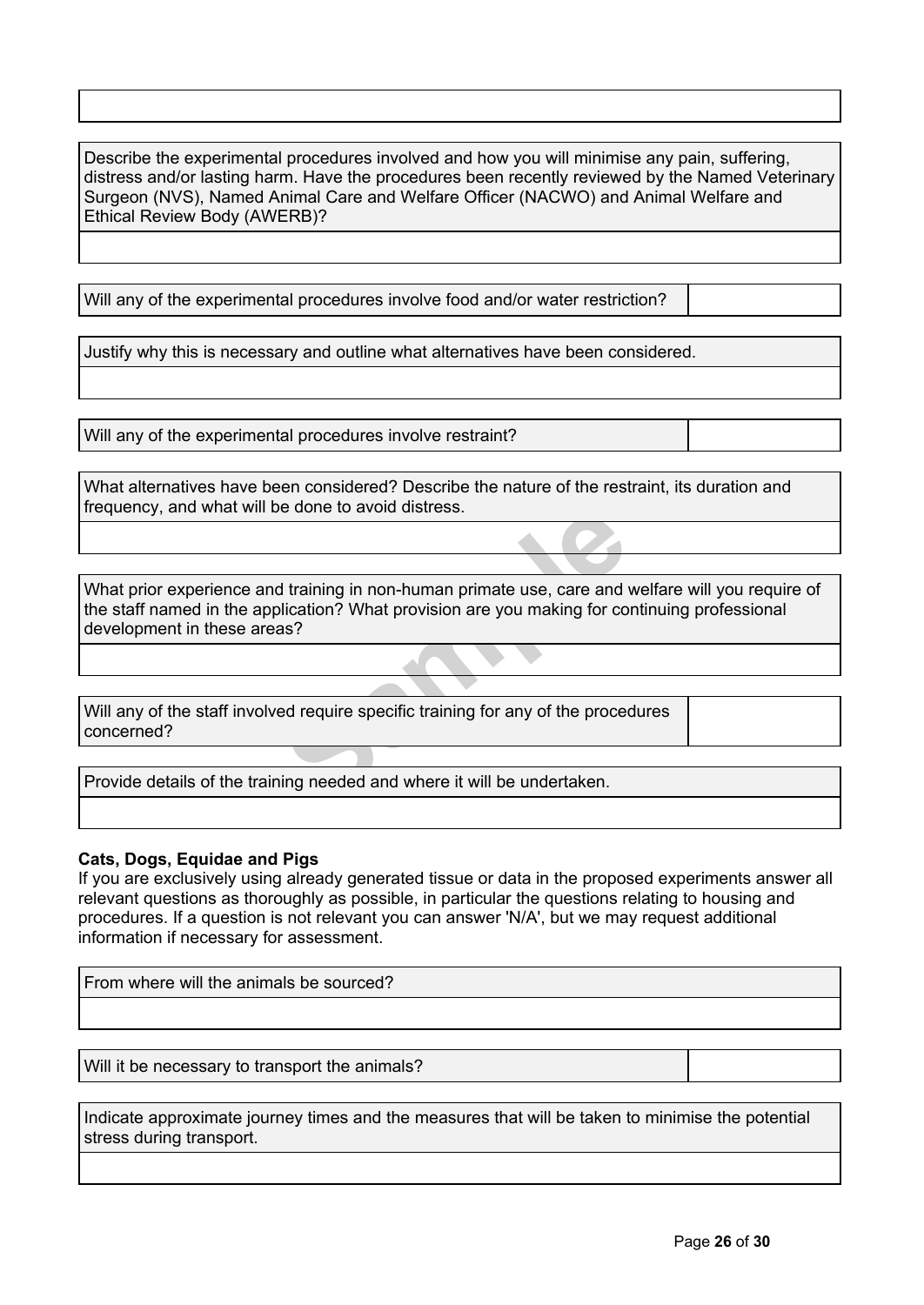| Are animals to be imported? |  |
|-----------------------------|--|
|-----------------------------|--|

Where animals are to be imported, what journey times have been agreed with the Home Office? Describe the conditions for the animals at the breeding establishment and how the potential stress during transport will be minimised.

Provide details of the housing for the animals, e.g. enclosure size, environmental enrichment.

*See the NC3Rs [guidance](https://www.nc3rs.org.uk/3rs-resources/housing-and-husbandry) on animal housing and husbandry for further details.*

Will single housing of the animals be necessary at any time?

Provide a justification for single housing, its duration, and explain what additional resources you will provide to the animals to minimise the impact on animal welfare.

I procedures involved and how you will minimis<br>
m. Have the procedures been recently reviewe<br>
nimal Care and Welfare Officer (NACWO) and<br>
ERB)?<br>
at the animals experience? List the clinical and<br>
of monitoring and, where re Describe the experimental procedures involved and how you will minimise any pain, suffering, distress and/or lasting harm. Have the procedures been recently reviewed by the Named Veterinary Surgeon (NVS), Named Animal Care and Welfare Officer (NACWO) and Animal Welfare and Ethical Review Body (AWERB)?

What adverse effects might the animals experience? List the clinical and other signs that will be monitored, the frequency of monitoring and, where relevant, the humane endpoint criteria established for the study. (1000 words max.)

Will any of the experimental procedures involve restraint?

What alternatives have been considered? Describe the nature of the restraint, its duration and frequency, and what will be done to avoid distress.

What prior experience and training in animal use, care and welfare will you require of the staff named in the application? What provision are you making for continuing professional development in these areas?

Will any of the staff involved require specific training for any of the procedures concerned?

Provide details of the training needed and where it will be undertaken.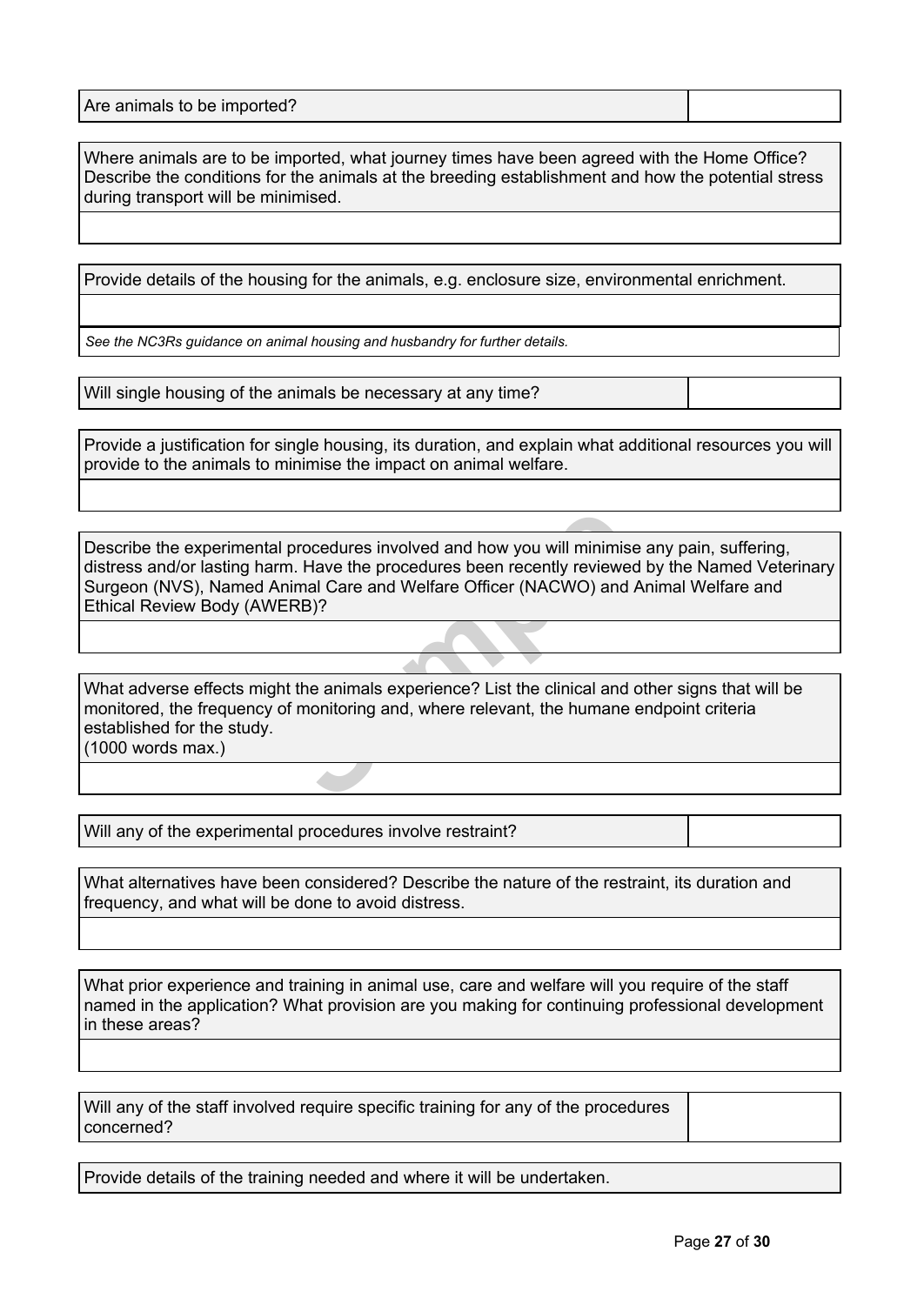# **Risks of research misuse**

Confirm that you have considered whether your proposed research could generate outcomes that could be misused for harmful purposes.

Wellcome encourages applicants and their host organisations to consider carefully any risks that the potential outcomes (information, products or technologies) of the research could be misused for harmful purposes. These include actions *that pose a significant threat to humans, animals, plants or the environment - including terrorist misuse.*

Examples of possible research areas that are associated with dual-use risks of this type, include (but are not restricted *to) research that aims to:*

- *demonstrate how to render a vaccine ineffective*
- *confer resistance to a therapeutically useful antibiotic or antiviral agent*
- *enhance the virulence of a pathogen or renders a non-pathogen virulent*
- *increase the transmissibility or alter the host range of a pathogen*
- *enable the evasion of diagnostic and detection methods*
- *enable the weaponisation of a biological agent or toxin*
- *generate or reconstitute an eradicated or extinct agent or toxin*

Have you identified any tangible risks of this type?

Briefly describe these risks and explain how you and your organisation will manage them. (250 words max.)

Frame a biological agent of loan<br>
Frame an eradicated or extinct agent or toxin<br> **Sample Example 1888 of this type?**<br>
Sample (real and non-hypothetical) risks that the proposed risk<br>
Sample (real and non-hypothetical) risk Where you judge there are tangible (real and non-hypothetical) risks that the proposed research will itself generate outcomes that could be misused to cause harm, you (and your fellow researchers and host organisations) must take appropriate steps to monitor the research as it proceeds and minimise these risks. Risk mitigation could include establishing a process to review dual use risks on an on-going basis through the project and to gain independent expert advice as appropriate. You must also ensure that all members of your team are aware of these risks in progressing their *research, and receive appropriate education and training on these issues.*

The identification of tangible risks in a research project should be clearly balanced against the benefits and value that is to be gained for health, science and society. We recognise that most research could conceivably generate results that might hypothetically be misused at some point in the future, and we are not asking applicants to appraise these kinds of *remote and hypothetical risks.*

Refer to the joint BBSRC, MRC and Wellcome policy and position statement on [managing](https://wellcome.org/funding/managing-grant/managing-risks-research-misuse) risks of research misuse, and *our guidelines on good [research](https://wellcome.org/funding/managing-grant/policy-good-research-practice) practice.*

# **Freedom to operate/conflicts of interest**

**Describe any freedom to operate or other intellectual property related issues that might affect your ability to carry out the proposed research and/or to use, share or commercialise the research outputs. Explain how you will address these.**

In particular, consider the following:

- Will your research use technology, software, databases, materials or patented inventions that are owned or controlled by others and which you do **not** already have written permission to use?
- Will the ownership, use, commercialisation and/or sharing of research outputs with the wider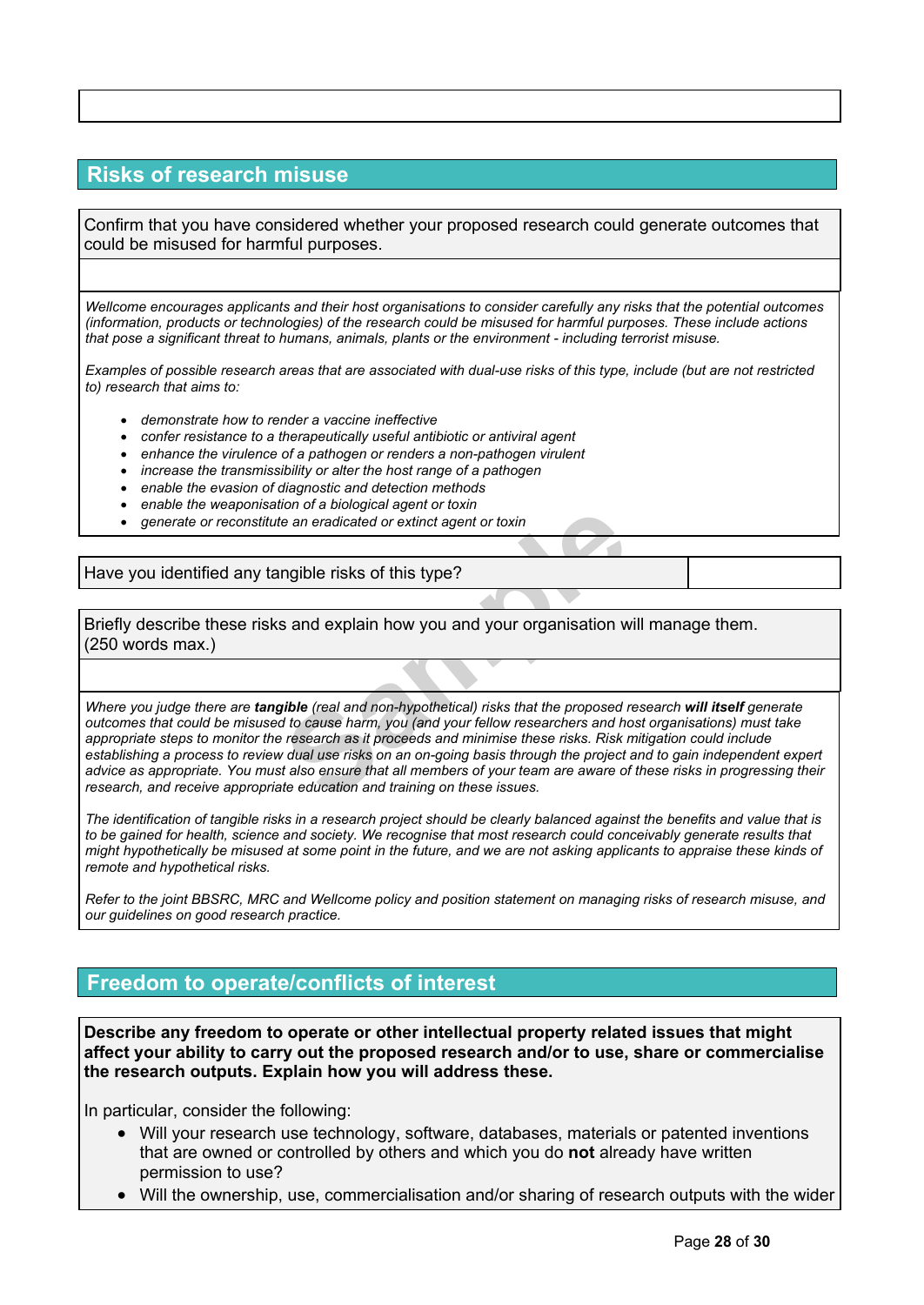research community, be subject to agreements with commercial, academic or other organisations? This includes arrangements with collaborators named in this application. (250 words max.)

*Refer to Clause 8 of our Grant Conditions at [www.wellcome.org/funding/managing-grant/grant-conditions.](http://www.wellcome.ac.uk/funding/managing-grant/grant-conditions)*

Disclose all relevant information pertinent to your grant proposal, including proprietary information where appropriate, to provide the most comprehensive picture of how any commercial/IP matters may affect the delivery of your proposed *research and the subsequent use, commercialisation and/or sharing of your research outputs.*

If you are satisfied that there are no issues, enter N/A. If you have fully addressed such issues in your outputs management plan under the question on "Outputs management and sharing", then you may refer to that answer.

**Describe any conflicts of interest which might affect your ability to carry out the proposed research and/or to share or commercialise the research outputs. Explain how you and your organisation will manage these and how you will comply with your organisation's requirements in relation to conflicts of interest.**

In particular, consider the following: Does anyone involved in your project hold any consultancies, advisory roles, or equities in, or directorships of, companies or other organisations that might have an interest in the results of your proposed research?

Confirm in each case whether the conflict has been disclosed to your organisation. (250 words max.)

If your proposed research?<br>
ther the conflict has been disclosed to your org<br>
of interest related to Wellcome-funded researchers and consigning-grant/policy-relationships-between-trust-funded-res<br> **Example 18 and 18 and 18** *Refer to our policy on conflicts of interest related to Wellcome-funded researchers and commercial organisations: [www.wellcome.org/funding/managing-grant/policy-relationships-between-trust-funded-researchers-and-commercial](http://www.wellcome.ac.uk/funding/managing-grant/policy-relationships-between-trust-funded-researchers-and-commercial-organisations)[organisations](http://www.wellcome.ac.uk/funding/managing-grant/policy-relationships-between-trust-funded-researchers-and-commercial-organisations).*

*If you are satisfied that there are no issues, enter N/A.*

# **Carbon offset for travel**

Are you requesting costs to offset the carbon emissions involved in your travel?

How much are you requesting for carbon offset costs ()? You must also enter this amount under travel and subsistence in the 'Costs requested' section.

How much carbon will this offset (in tonnes)?

Are you requesting costs for alternatives to travel, so you can travel less?

How much are you requesting for these alternatives ()?

How much carbon will you save by using alternatives to travel (in tonnes)?